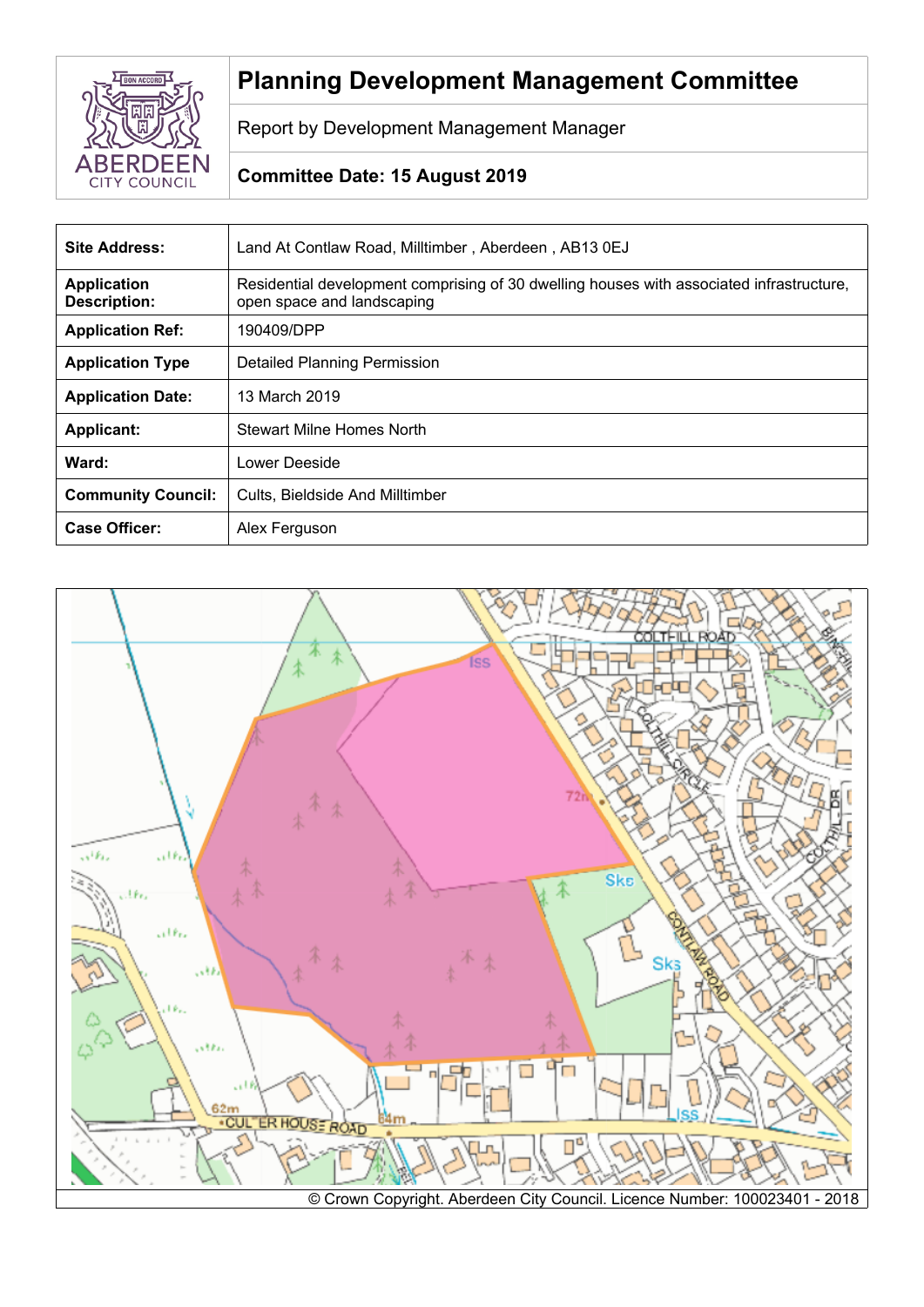#### **RECOMMENDATION**

Approve subject to conditions and conclusion of a legal agreement

#### **APPLICATION BACKGROUND**

#### **Site Description**

A 12.2Ha allocated development site (Opportunity Site OP112 in the Aberdeen Local Development Plan) located on the western side of Contlaw Road, at the western edge of Milltimber. It comprises two distinct parts: 1. c.4ha of primarily grassland in the north-eastern corner, fronting Contlaw Road; and 2. c.8ha of established woodland to the south-west. To the north is further woodland and open fields; west is Opportunity Site 113; south is Opportunity Site 46 and several dwellings on Culter House Road. The Aberdeen Western Peripheral Route (AWPR) runs on a north-south axis approximately 300m to the west. The landform generally falls south to the River Dee, although the internal topography varies.

Area 1 sees the vast majority of proposed works and has an established line of trees and a small burn along its eastern edge with Contlaw Road. Otherwise, there are some significant changes in level, with a large plateau in the southwestern corner sitting several metres above the height of Contlaw Road. A second burn runs through the western edge of Area 2.

#### **Relevant Planning History**

The site is allocated as: a residential area; Green Space Network; and Opportunity Site 112 (OP112) in the 2017 Aberdeen Local Development Plan (ALDP) – identifying OP112 for 10 houses. Previously, the 2012 ALDP zoning was as Green Belt and Green Space Network land.

## **APPLICATION DESCRIPTION**

#### **Description of Proposal**

The erection of 30 2-storey dwellings (22 detached and 8 semi-detached) and the formation of internal roads, footpaths and ancillary hard and soft landscaping within Area 1. Vehicular access would be off Contlaw Road, in the north-eastern corner.

There would be eleven different house types, all with dual pitched-roofs and with various embellishments. The mix of finishing materials include: Fyfestone, brick, render and concrete roof tiles.

The mix would be as follows:

- $\bullet$  2 x 2 beds
- $\bullet$  6 x 3 beds
- $4 \times 4$  heds
- $\bullet$  18 x 5 beds

Landscaping is proposed across the development, supplementing retention of the woodland to the west and the tree belt on the eastern edge. Further tree and hedge planting is also proposed within plots.

Paths would be provided through and around the site, linking with the existing path network on Contlaw Road, via pedestrian crossings. A core path connection would provide access across the woodland to the west, forming part of aspirational Core Path AP4. A SUDS basin is proposed to eb formed in the south-eastern corner of the site.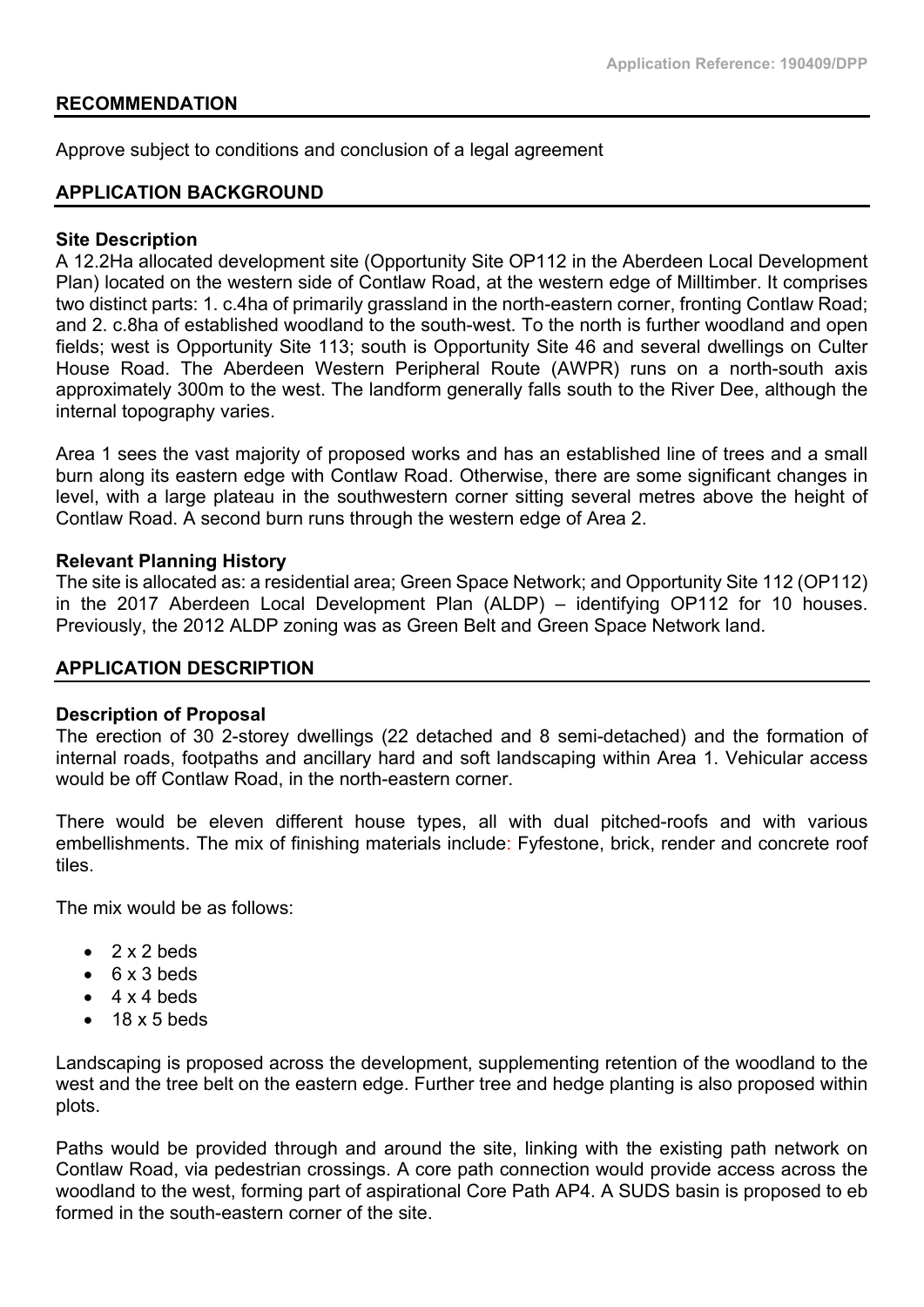## **Supporting Documents**

All drawings and supporting documents listed below can be viewed on the Council's website at:

[https://publicaccess.aberdeencity.gov.uk/online](https://publicaccess.aberdeencity.gov.uk/online-applications/applicationDetails.do?activeTab=documents&keyVal=PO1O22BZLSF00)[applications/applicationDetails.do?activeTab=documents&keyVal=PO1O22BZLSF00](https://publicaccess.aberdeencity.gov.uk/online-applications/applicationDetails.do?activeTab=documents&keyVal=PO1O22BZLSF00)

- Landscape & Visual Appraisal
- Drainage Assessment
- Flood Risk Assessment
- Geo-Environmental Interpretative Report
- Archaeological Assessment
- Transport Statement
- Tree Survey Report
- Draft Construction Environment Management Plan
- National Vegetation Classification
- Wetland Hydrogeological Risk Assessment
- Design & Access Statement
- Phase 1 Habitat and Protected Species Survey
- Potential Bat Roost Features Survey
- Badger Survey (Confidential)
- Breeding Bird Survey (Confidential)
- Tree Survey Report
- PAC Report
- Landscape Proposals
- Woodland Management Plan
- Planning Statement

## **Reason for Referral to Committee**

The application has been referred to the Planning Development Management Committee in accordance with the Council's Scheme of Delegation, because it constitutes a 'Major' application, as defined by the Hierarchy of Developments (Scotland) Regulations 2009.

## **CONSULTATIONS**

**ACC - Housing** – No comments.

**ACC - Roads Development Management Team (RDM)** – No objection. Following amendments are satisfied of adequate access by a range of transport modes, including relatively close proximity to pedestrian, cycle and public transport networks. Sufficient paths and roads would be incorporated, with adequate parking provided. Advise on alterations to Contlaw Road, to ensure safe crossing routes for pedestrians and traffic calming, and that the applicant is required to contribute toward or undertake alterations to the Contlaw Road/ North Deeside Road junction in order to improve road safety.

**ACC - Developer Obligations** – Advise of financial contributions required to mitigate the impact of the development on local facilities and infrastructure:

- Primary Education (Milltimber Primary) £451,612
- Secondary Education (Cults Academy) £15,810
- $\bullet$  Healthcare £38,486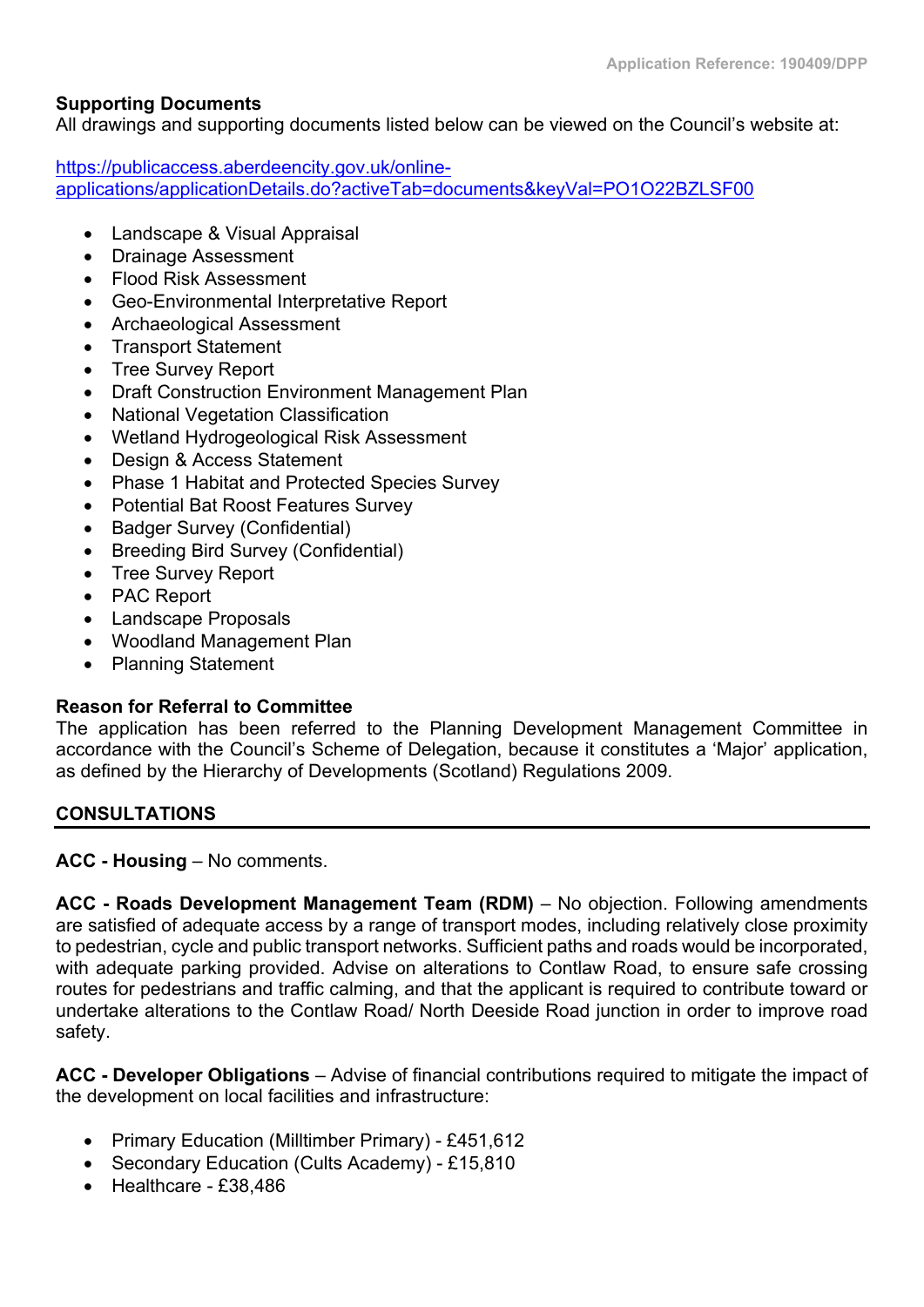**ACC - Education** – Note that the proposed development would result in Milltimber Primary and Cults Academy going over capacity. Contributions set out in the Developer Obligations response are required to reconfigure Cults Academy and towards a new primary school (at Oldfold) to address these capacity issues.

**ACC - Environmental Health** – No objection. Request the submission of an Air Quality (Dust) Risk Assessment and a Dust Management Plan prior to works commencing and suggest recommended hours/days for construction works (via an Advisory Note), to protect residential amenity.

**ACC - Flooding and Coastal Protection** – No objection. The findings of the Flood Risk Assessment submitted by the applicant are accepted.

**Scottish Environment Protection Agency** – No objection, subject to conditions. Initially submitted a holding objection, due to insufficient details in respect of flood risk and potential adverse impacts on Groundwater Dependent Terrestrial Ecosystems (GDTE), but subsequently confirmed satisfaction with a revised Flood Risk Assessment (FRA), National Vegetation Classification (NVC) and Hydrogeological Risk Assessment, as well as revisions to the site layout (in particular the SUDS basin siting) in order to protect the GDTE. Request the attachment of two suspensive conditions in respect of the submission of a Construction Environment Management Plan (CEMP) and for the implementation of environmental enhancements.

**Scottish Water** – No objection. Advise of sufficient capacity at the local water and waste-water treatment works.

**ACC - Waste Strategy Team** – Advise on the number and type of bins each property will be provided with and associated costs. Noted concern regarding the distance between plots 16 and 17 and the nearest bin store.

**Scottish Natural Heritage** – No objection. Agree with the findings of the Council's Habitats Regulations Appraisal (HRA) Appropriate Assessment, which concludes that the development would not have any significant adverse effects on the integrity of the River Dee Special Area of Conservation (SAC).

**Cults, Bieldside and Milltimber Community Council** – Generally support the proposals, recognising that the principle of development on the site has been established by its zoning as an Opportunity Site in the ALDP. However, they note the following concerns:

- Developer Obligations figures will need careful consideration to ensure that the overcapacity issues at Milltimber Primary and Cults Academy would be adequately resolved;
- There are existing concerns regarding the narrow width of Contlaw Road and the impact this has on road safety. This development could offer the opportunity to improve Contlaw Road in this regard;
- ACC should review the issue of visibility splays at the Contlaw Road/North Deeside Road junction, given the additional traffic that would use that junction;
- The provision of play areas for children is welcomed. Maintenance of these facilities should be reflected in developer obligations or by ACC taking long-term responsibility, if they are to be used by the wider community; and
- It is essential that permission is conditional on adequate initial and continued funding being available to support the intended Woodland Community Trust.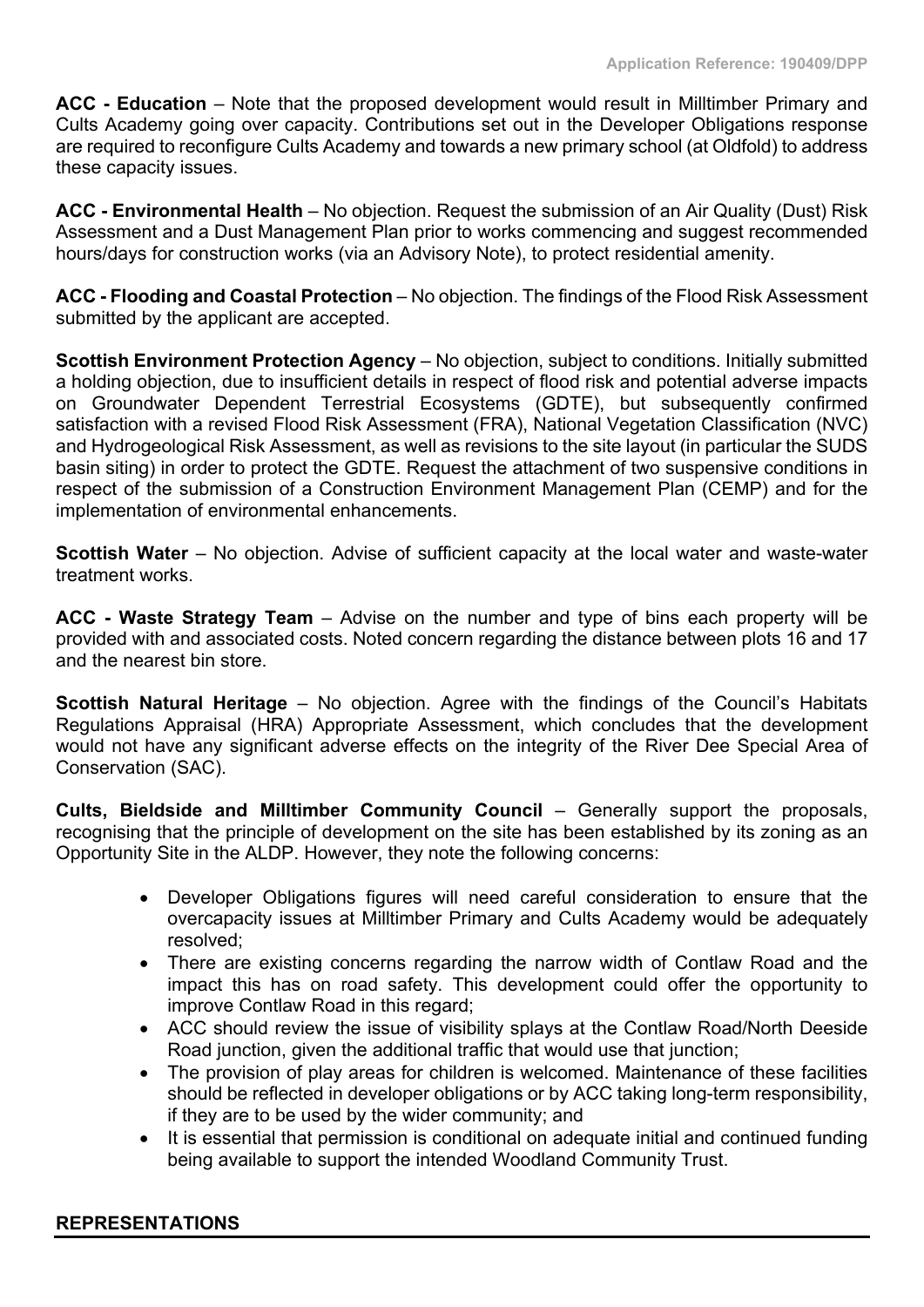Four representations have been received: three objecting; and one noting both negative and positive aspects, all summarised as follows:

Negative aspects

- Additional traffic would be generated and Contlaw Road is already busy (given its narrow width), creating increased risk to pedestrian and road safety;
- Milltimber Primary and Cults Academy are overcrowded and there is an overabundance of new building (dwellings) in the catchment area;
- The Milltimber Community Hall is over-capacity and whilst looking to extend, currently has no space to accommodate additional users from the new development. Any extension the Community Hall should be at a more advanced stage before allowing the development of further houses;
- Access to the woodland will be greatly reduced, particularly due to the loss of the current open, countryside aspect;
- The site has wild orchids in the upper part and wildlife habitats are being reduced by other developments in the surrounding area;
- The ecosystem of the site will be harmed/ will disappear. In particular: deer, bats, badgers and red squirrel will be adversely affected, losing their habitats.
- The site is currently used for informal recreation by dog-walkers, sledgers, and others;
- The development would only encourage more development on Contlaw Road, thus eliminating more green space.

## Positive aspects

- The proposed path network would continue access for the public and dog-walkers;
- The density of housing appears reasonable;
- The burn adjacent to Contlaw Road would be retained; and
- Trees and greenery will enhance the site in time.

## Non-material considerations

- Construction traffic would have an adverse impact on Contlaw Road (noise, dust, litter and heavy goods vehicles on a narrow road);
- The existing roads in Milltimber are in poor condition and are badly maintained, additional traffic would exacerbate this;
- There are currently over 5000 residential properties for sale in Aberdeen, thus more houses are not needed; and
- The development would undermine views from an existing balcony and lead to a reduction in property value.

## **MATERIAL CONSIDERATIONS**

## **Legislative Requirements**

Sections 25 and 37(2) of the Town and Country Planning (Scotland) Act 1997 require that where, in making any determination under the planning acts, regard is to be had to the provisions of the Development Plan and that determination shall be made in accordance with the plan, so far as material to the application unless material considerations indicate otherwise.

## **Aberdeen City and Shire Strategic Development Plan (SDP)**

The purpose of the SDP is to set a spatial strategy for the future development of the Aberdeen City and Shire. The general objectives of the plan are promoting economic growth and sustainable economic development which will reduce carbon dioxide production, adapting to the effects of climate change, limiting the use of non-renewable resources, encouraging population growth,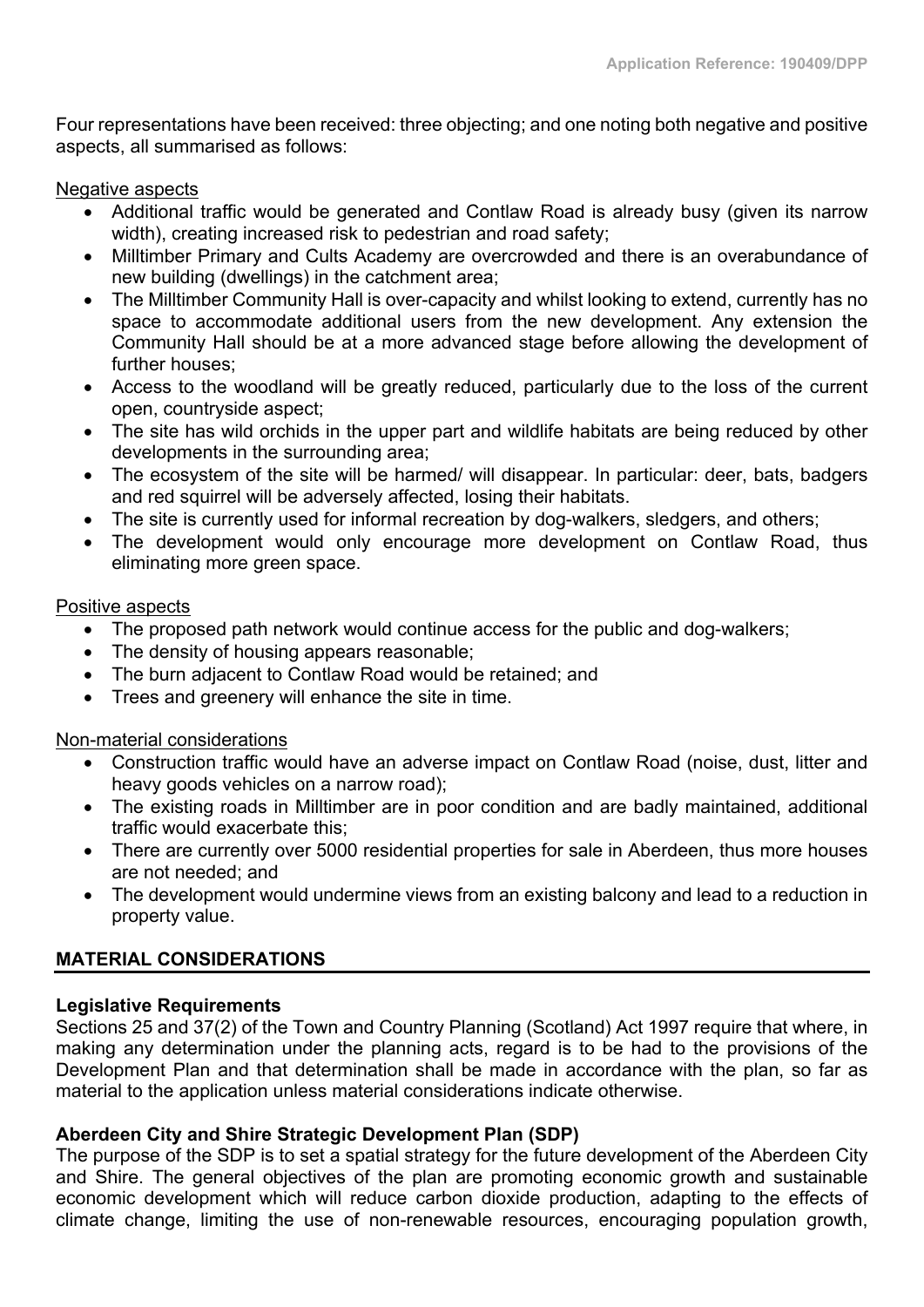maintaining and improving the region's built, natural and cultural assets, promoting sustainable communities and improving accessibility.

From the 29 March 2019, the Strategic Development Plan 2014 will be beyond its five-year review period. In the light of this, for proposals which are regionally or strategically significant or give rise to cross boundary issues between Aberdeen City and Aberdeenshire, the presumption in favour of development that contributes to sustainable development will be a significant material consideration in line with Scottish Planning Policy 2014.

The Aberdeen City Local Development Plan 2017 will continue to be the primary document against which applications are considered. The Proposed Aberdeen City & Shire SDP 2020 may also be a material consideration.

## **Aberdeen Local Development Plan (ALDP)**

- CI1: Digital Infrastructure
- D1: Quality Placemaking by Design
- D2: Landscape
- H1: Residential Areas
- H3: Density
- H5: Affordable Housing
- I1: Infra Delivery & Planning Obligation
- LR1: Land Release Policy
- NE1: Green Space Network
- NE4: Open Space Provision in New Development
- NE5: Trees and Woodland
- NE6: Flooding, Drainage & Water Quality
- NE8: Natural Heritage
- NE9: Access and Informal Recreation
- OP112: West of Contlaw Road
- R6: Waste Management Requirements for New Development
- R7: Low & Zero Carbon Build & Water Efficiency
- T2: Managing the Transport Impact of Development
- T3: Sustainable and Active Travel

## **Supplementary Guidance and Technical Advice Notes**

- Affordable Housing
- Flooding, Drainage and Water Quality
- Green Space Network and Open Space
- Landscape
- Natural Heritage
- Planning Obligations
- Resources for New Development
- Transport and Accessibility
- Trees and Woodlands

## **EVALUATION**

## **Principle of Development**

OP112 is allocated in the ALDP (via Policy LR1: Land Release Policy) for the development of 10 houses and within a 'Residential Area', covered by Policy H1. Policy H1 states that proposals for new development will be approved in principle, provided they would not; constitute over development, have an adverse impact on the character and appearance of the surrounding area, or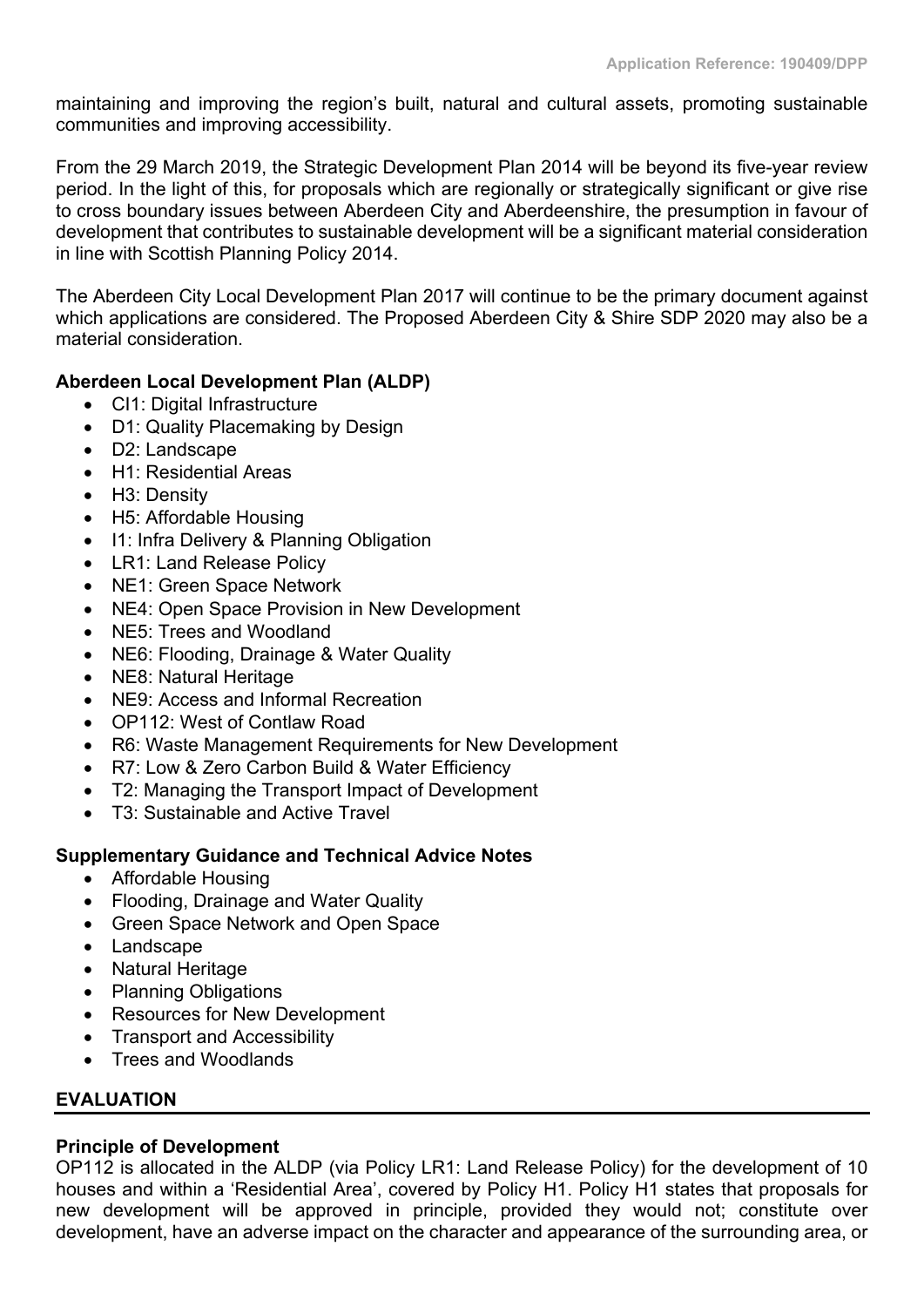result in the loss of a valued or valuable area of open space, as well as needing to be compliant with any applicable Supplementary Guidance.

Therefore, whilst the principle of the development of the site for residential use is acceptable, further evaluation is required in order to ensure compliance with the relevant criteria of Policy H1 (see section on Design and Amenity below).

Furthermore, it is noted that the proposal would exceed the ALDP allocation for the site of ten houses, thus the principle of exceeding the allocation requires to be assessed, in order to ensure that the additional twenty dwellings would adequately respect the context of the surrounding area.

OP112 also falls within a wider Green Space Network zoning in the ALDP. Policy NE1 (Green Space Network) states that: "*the Council will protect, promote and enhance the wildlife, access, recreation ecosystem services and landscape value of the Green Space Network*" and "*proposals for development that are likely to destroy or erode the character and/or function of the Green Space Network will not be permitted.*" Assessment of the proposals against Policy NE1 is covered in the 'Natural Heritage' section of the evaluation below.

## **Density**

OP112 is 12.2Ha in size, with Area 1 (to be developed) just over 4ha. Policy H3 (Density) relates to density and must be considered via a contextual appraisal. In this regard Contlaw Road generally forms the western edge of the residential area of Milltimber, where a relatively high density of c.20- 30 dwellings per hectare is evident. However, the density pattern closer to Contlaw Road markedly drops to around 10 dwellings per hectare. Particularly immediately opposite the site, on the eastern side of Contlaw Road, sees detached dwellings of approximately 150sqm, set within plots between c.1000 to 1100sqm.

H3 states that all residential developments over one hectare in size must:

- meet a minimum density of 30 dwellings per hectare;
- have consideration for the site's characteristics and those of the surrounding area; and
- create an attractive residential environment and safeguard living conditions within the development.

Disregarding the woodland area, which is not proposed for development and is covered by a Tree Protection Order (TPO), the requirement of a minimum density of 30 dwellings per hectare would equate to a total of 120 dwellings on 4ha (Area 1). However, taking into account the site's characteristics: buffer zones around woodland; a burn; and topography; and those of the immediate surrounding area (a low-density, informal transition from suburbia to rural countryside), such a high number of units would clearly result an overdevelopment of the site, and a development which would significantly erode the character of the area.

Thus, a contextual assessment does not align with the density stated in H3. As a result, it is considered that a lower density is appropriate in this instance, balancing the considerations spread across the policy.

Although the number of units proposed (30) is 3 times the indicative allocation for the site, again giving due consideration to the site's characteristics, and for low-density context to the east. The proposed average density of 7.5 dwellings per hectare, aligns more closely with the existing density of Contlaw Road and allows for a contextually appropriate transition towards the adjacent woodland/ countryside, than would result from a development of 30 dwellings per hectare. Additionally, the sympathetic design and site layout, would ensure that an attractive residential environment would be created.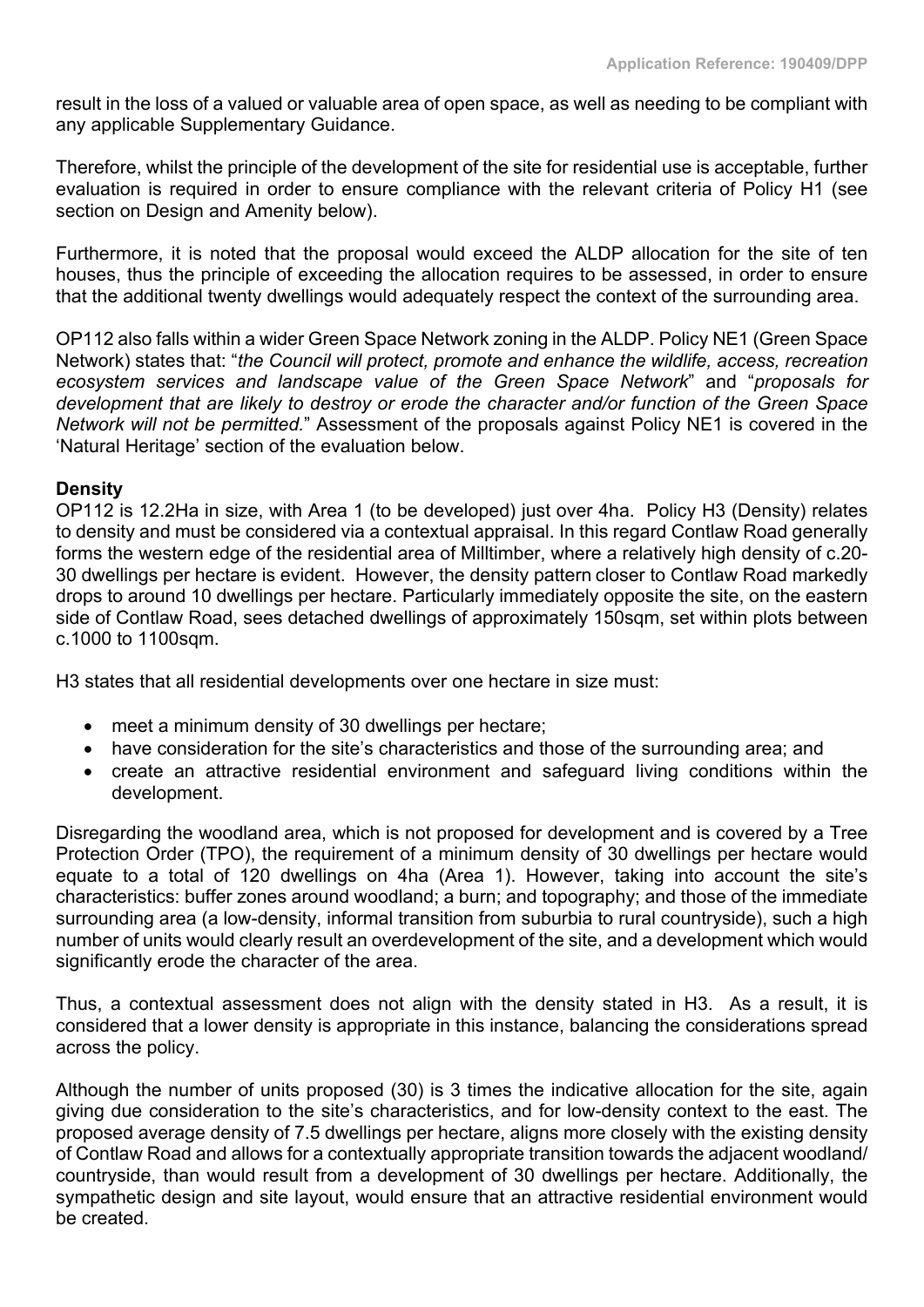It is therefore considered that despite the conflict with the numerical allocation for the site (10) and the minimum density of 30 units per Ha (120), the development proposed would be a contextually appropriate density and would adequately address the other applicable criteria of Policy H3, so as to represent an balanced, appropriate and sustainable use of the site.

#### **Design and Amenity**

The plots would see varying orientations, of the 22 detached and 8 semi-detached dwellings. Large detached dwellings set in spacious plots (plots 1-3 & 11-16), with an average plot ratio of approximately 1:6 (dwelling footprint to garden ground), would face Contlaw Road mirroring the arrangement of properties to the east. At the access junction a single row of properties would face south, with the easternmost gable (Plot 4), orientated towards 2 Colthill Road, which sees a similar, if opposite orientation, such that gables would face each other and the access road appears as a offset continuation of that existing road (plots 4-10 and 23-30) . The remainder of the site, southwest corner, sees plots 17-22 orientated south and west, onto an area of open space and the treed Area 2 beyond. Thus, the layout is considered to have been designed with due cognisance of that context.

To explain, due to the site topography and constraints posed by the trees/ burn, it is not possible to exactly replicate the prevailing pattern of development (linear plots all fronting onto the street) across the site, but cues from the arrangement opposite on Contlaw Road have been incorporated. Otherwise, to respect the existing low-density character and established settlement pattern, all dwellings adjacent to, or visible from, Contlaw Road would be large detached units set relatively centrally within large plots.

Behind the front grouping of 15 dwellings which would be prominently visible from Contlaw Road, the layout and character of the remaining dwellings changes to a slightly higher density but retains a semi-rural, non-uniform layout. These western 15 dwellings are framed by a woodland aspect, include the westernmost 8 semi-detached units are earmarked as affordable housing (>25%). Given the context of Contlaw Road is one of detached dwellings, this creatively designed semi-detached arrangement gives the impression of detached units, reflective of the wider context.

In terms of architecture, the appearance of existing local properties is varied, with a character of non-uniformity. The dwellings proposed would be made up of variations of eleven different house types, all 2-storey, with reflective traditional forms complemented with contemporary detailing and a sympathetic material palette. The design and scale of buildings would thus not be out of context, given the existing mixed character locally. Nonetheless, a condition is recommended requiring full details and samples of external finishing materials.

Whilst it is noted that some properties would sit at a higher level than Contlaw Road, particularly plots 13-16, the site layout, along with the retention of trees, proposed landscaping and the burn all forming a natural buffer strip between Contlaw Road and the majority of the development This would ensure that the visual impact on the character and appearance of the surrounding area would not be significant.

The proposed development sees the nearest existing dwellings at least 30m away from the closest new dwellings. As a result, the proposal would have no detrimental impact on any existing residences in terms of privacy/overlooking, nor would it result in a loss of daylight or sunlight thereto.

The proposed layout and design of dwellings are thus considered appropriate for the context, would not constitute overdevelopment and, combined with the implementation of an appropriate landscaping scheme (controlled via condition), would ensure that the development would not have an unacceptable impact on the character of the surrounding area. As a result of the above, the proposal is considered to comply with Policies H1 (Residential Areas) and D1 (Quality Placemaking by Design) of the ALDP.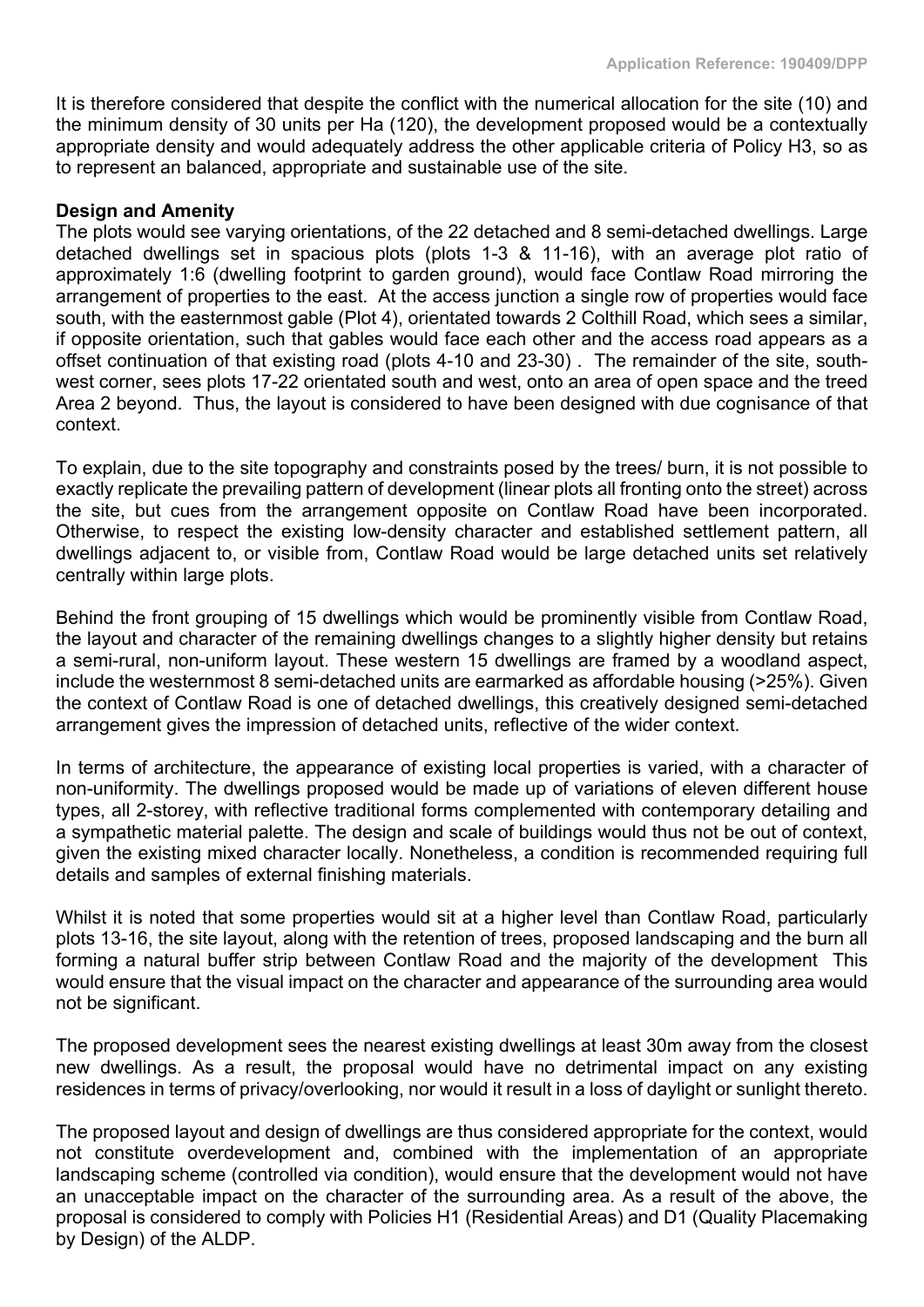#### **Impact on Landscape**

Policy D2 (Landscape) requires developments to have a strong landscape framework, which improves and enhances the setting and visual impact of the development.

The Landscape & Visual Appraisal (LVA) notes that the development site is relatively contained, with the existing woodland to the south and west providing enclosure. Combined with its siting adjacent to Milltimber, the woodland and topography of the surrounding area ensures that views of the site are limited and largely restricted to localised views from Contlaw Road. Thus it is considered that the proposals would not have a significant impact on long-distance views, nor on the landscape character of the Dee Valley.

Local views, despite the existing situation being of an open field with a woodland backdrop, would see a development fitting in with the context of the existing houses on Contlaw Road. Although it is acknowledged that the development will undoubtedly change the existing landscape character, this is inevitable given its zoning in the ALDP as an Opportunity Site.

In terms of protecting visual amenity and landscape setting, a draft landscaping scheme details the wholesale retention of the woodland area (to be transferred to a community trust) and the vast majority of trees along the eastern extent of the site. These retentions would ensure that the new development sits within an established natural setting.

Approximately 45% of the site would comprise plots and access roads, with large areas of natural green space to be retained to the front and around the edges of the site, as well as the retention/ development of a natural wetland area. The existing trees and areas of green space to be retained would be complemented with significant additional planting of local species, particularly along the eastern edge of the plateau of higher ground in the southern half of the site (acting as a transitional buffer to the woodland) but also elsewhere within the site, with hedges and trees proposed to line internal roads and delineate plot boundaries. Subject to the submission of a fully detailed landscaping scheme via condition, the development would sit well within its natural, semi-rural context without detriment to the landscape setting. The proposals are therefore considered to comply with Policy D2.

#### **Amenity for new residents (open space, access and informal recreation)**

Dwellings would predominantly be set within relatively large plots, albeit the garden areas for some of the affordable semi-detached plots would not be as substantial. Combined with the existing natural setting and the comprehensive proposed landscaping treatment for the site, the dwellings would each sit comfortably within their own plots and benefit from a good level of amenity consistent with the character of the area.

In terms of open space, Policy NE4 (Open Space Requirements in New Development) requires a minimum of 2.8ha of communal open space to be provided on site per 1000 new residents (equating to 3,388sqm for the estimated 121 residents, based on the Council's Open Space SG).

As well as having access to private garden areas, the areas of natural open space and paths therein would enable the perimeter of the site to be used for walking, whilst a boardwalk would run through the natural wetland area. A formal play area with play equipment would be created and a flat, more useable area of grass (c.2000sqm) for informal recreation would be sited in the south-western corner of the site. Additionally, residents would have immediate access to the neighbouring woodland. Thus, in addition to private amenity space, residents would have access to various types of open space, totalling an area significantly in excess of the SG requirements – even if only accounting for Area 1.

Policy NE9 (Access and Informal Recreation) states that *"new development should not compromise the integrity of existing or potential recreational opportunities generating access rights to land or*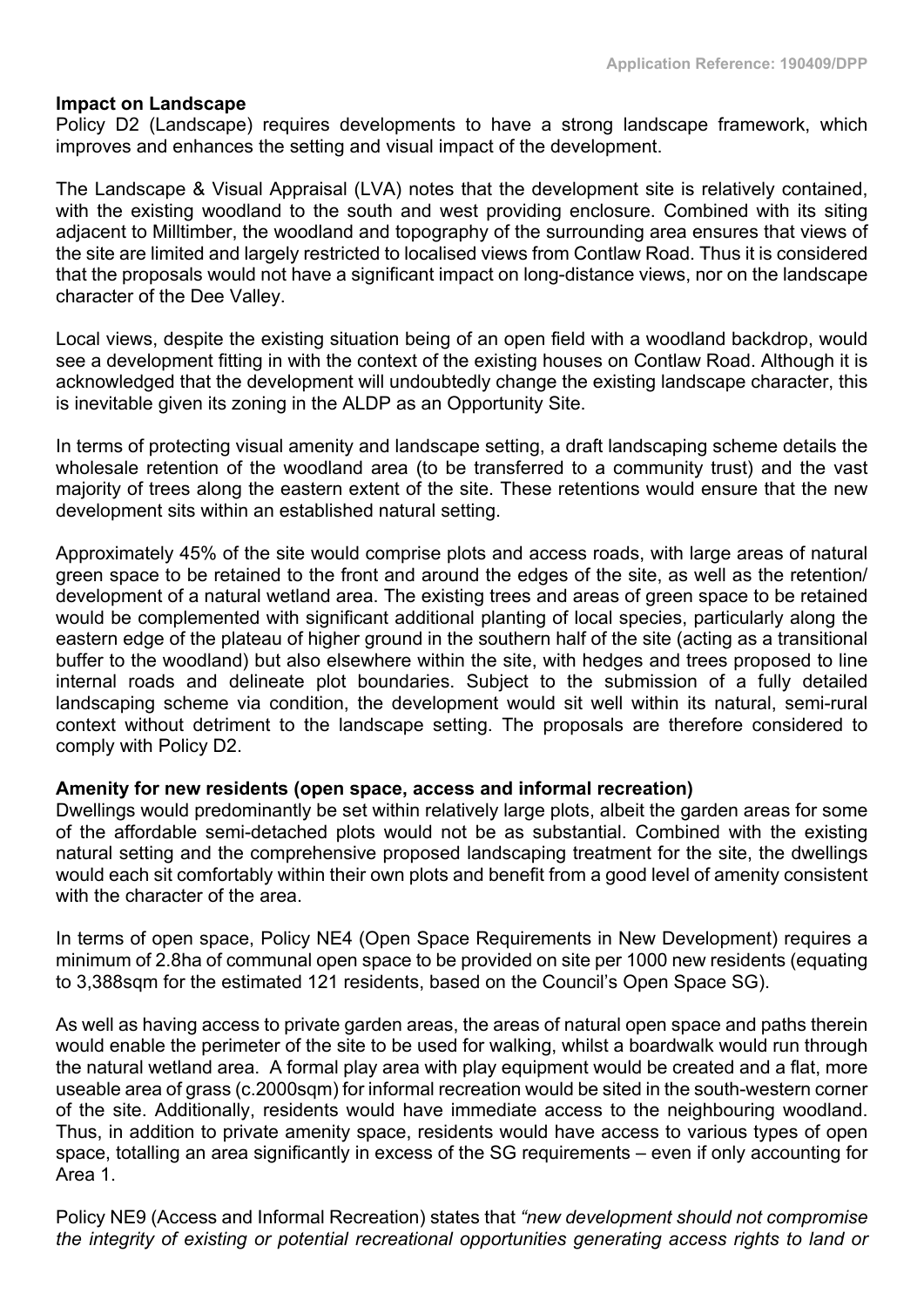*water, core paths, or other rights of way".* It is apparent from site inspections, and also noted in representations, that Area 1 and the woodland (Area 2) are well-used by the existing Milltimber community for walking and informal recreation, with several pedestrian desire lines apparent therein. Whilst the development would reduce the informal, natural character, access would actually be improved through the installation of a comprehensive path network, providing access through and around the edges of the site, linking into the existing natural entry points on Contlaw Road and to the west, into the woodland. Access through the woodland to the west, along the line of an identified aspirational core path (AP4) – this connects to Culter House Road and then the AWPR to the west. The applicant proposes to provide this core path route/ link through the site (area 1 and 2), in order to allow for its full integration into the route of Core Path AP4, offering access and informal recreation benefits to the existing and new communities. The proposed development is therefore compliant with Policy NE9. A condition is recommended in order to ensure the installation of core path signage, so that members of the public are aware of the core path route.

## **Noise**

Area 1 is located approximately 500m to the east of the recently opened Aberdeen Western Peripheral Route (AWPR), with the woodland of Area 2 in between. The Council's Environmental Health team is satisfied that there is unlikely to be an adverse impact on the occupants of the proposed residential properties in terms of noise, and that the relevant building standards for construction of new dwellings should ensure adequate protection from noise internally. The proposal does not therefore require to be assessed against the criteria of Policy T5 (Noise).

#### **Transport & Accessibility**

Policies T2 (Managing the Transport Impact of Development) and T3 (Sustainable and Active Travel) require new developments to demonstrate that sufficient measures have been taken to minimise traffic generated and to maximise opportunities for sustainable and active travel, as well as to ensure that the internal layout of developments prioritise walking, cycling and public transport penetration. The corresponding Transport & Accessibility SG provides additional guidance.

The site is less than 800m from the Deeside Way and the southernmost properties approximately 500m from North Deeside Road: the main pedestrian/cycle and public transport routes into Aberdeen city centre respectively. Footpaths would be formed allowing pedestrian access from all plots, with new pedestrian crossings at the north-eastern and south-eastern corners providing links connecting into the existing footpath on the eastern side of Contlaw Road, via crossing points, providing safe pedestrian access to North Deeside Road. Given the site constraints, with an existing tree belt and burn immediately adjacent to the western edge of Contlaw Road, the option of widening sections of this road was not considered feasible. Therefore, as an alternative, the pedestrian crossings have been designed to project out into the carriageway, thus reducing the amount of road required to be crossed by pedestrians and also acting as natural traffic calming measures. Thus, it is considered that the works to Contlaw Road would ensure that the existing situation would not be worsened and could actually be improved, in respect of pedestrian and road safety.

Although the new dwellings would be more than 400m of the nearest bus stops, on North Deeside Road (the maximum distance strived for in the Council's SG), given the context of the area, where most properties in the locality see this target distance exceeded, and the relatively small number of units proposed, it is not reasonable to expect see a public transport route to directly serve the site. It is therefore accepted that the development would be outwith the 400m guideline distance to the nearest bus stop. Importantly good pedestrian links would be provided to these bus stops.

With 30 units proposed, it is considered that the additional amount of trip generation resulting from the development would have a negligible impact on the local road network. In a very immediate context, is acknowledged that the new dwellings could see a noticeable increase in traffic on Contlaw Road. However, this increase would be relatively small and would not have a significant impact on the existing local road network.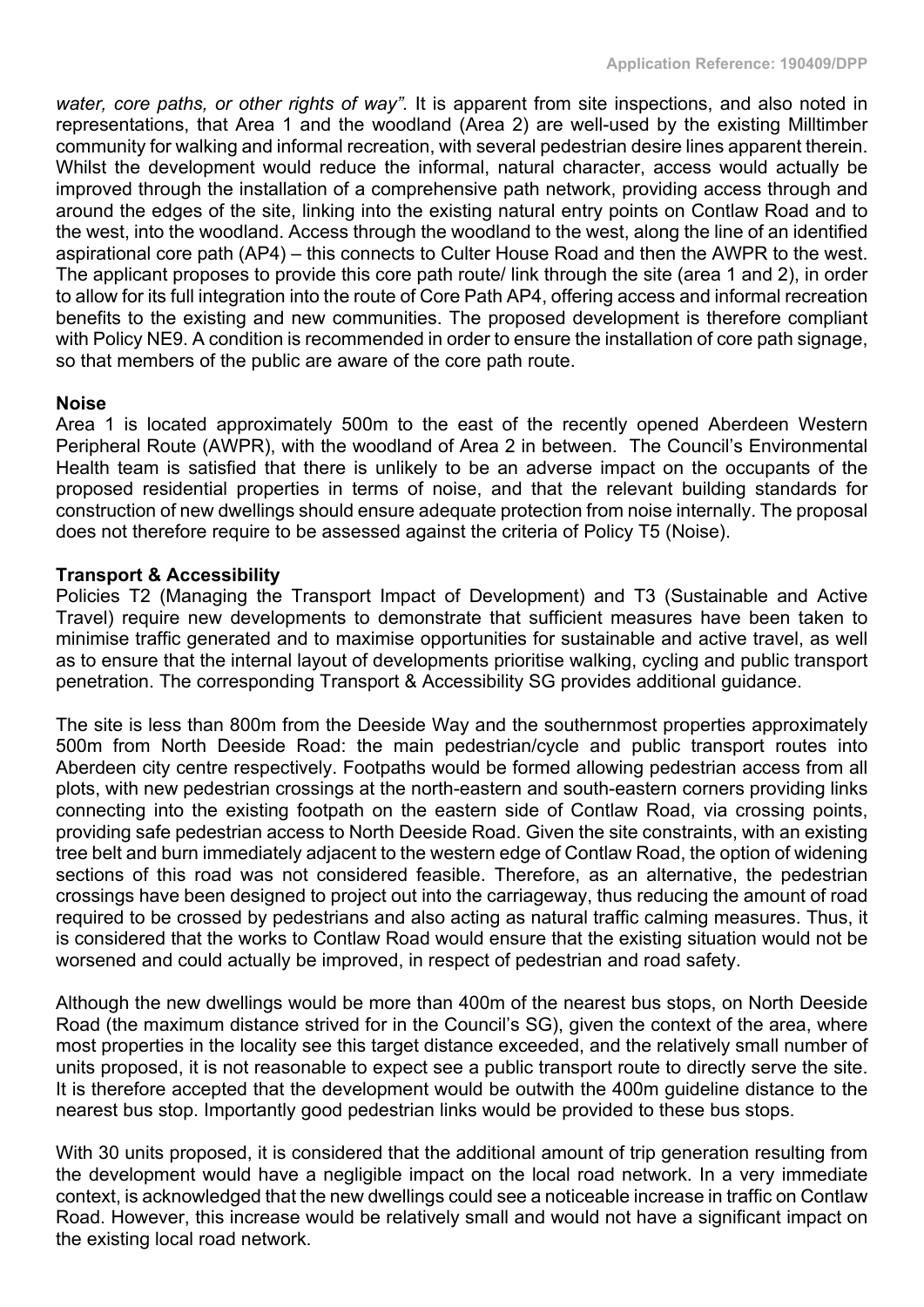Each of the properties would have its own driveway, some with garages. Many with space to accommodate residents' and visitors parking off-street, when considered against parking standards. To address any overflow visitor parking, 4 on street spaces are proposed on the northern road. As a result, on-street parking is unlikely to be an issue and the internal road layouts have been designed accordingly, with peripheral sections seeing relatively narrow shared surfaces, prioritising walking and cycling and removing unnecessary additional pavement infrastructure.

The proposal has been assessed by officers in Roads Development Management (RDM) who are satisfied that the site would be accessible via a range of different modes of transport, would incorporate sufficient car parking and that the site layout would be acceptable in terms of refuse collection and roads/pedestrian safety. As a result, the proposal is compliant with the general aims of Policies T2 and T3 of the ALDP as well as the associated SG.

RDM, in consultation with the Council's Traffic Management and Roads Construction Consent Teams, consider that works are required to be undertaken by the applicant in order to re-surface and re-line (re-paint) the Contlaw Road / North Deeside Road junction, which, as the main vehicular access to the site, is currently substandard. The re-painting of the lines should re-line the centreline of the junction so that it aligns more perpendicular with North Deeside Road, thus improving road safety. The development does not in of itself create a greater risk to safety, so as to require the resurfacing of the road, therefore the development does not create any greater need for the road to be resurfaced. The development would increase the amount of vehicles using the Contlaw Road / North Deeside Road junction however and as the current alignment of the centre-line is deemed to be sub-standard with regard to road safety, it is considered that the additional traffic generated by the development would serve to exacerbate existing road safety issues. Therefore, the development would impact on road safety in relation to the lines at the junction and a condition is added to ensure that the re-lining works are delivered.

RDM have also noted that for residential developments, one electric vehicle charging point (passive provision) is the minimum requirement for each unit where spaces are private and off-street. A condition is therefore recommended, requiring the driveways for each unit to incorporate passive EV (Electric Vehicle) charging provision, to allow for future installation of charging points.

## **Natural Heritage**

Policy NE1 (Green Space Network) requires new development to protect, promote and enhance the Green Space Network. Developments which have a negative impact on existing wildlife habitats and connections require to be appropriately mitigated.

It is acknowledged that the site at present forms part of a wider undeveloped area of Green Space Network, largely comprising unmaintained grassland. As the site is zoned for residential development, the principle of development on the site has already been established, therefore some erosion of this section of the Green Space Network is inevitable. Nevertheless, the design of the development pays due regard to the wildlife habitats and connections that exist therein at present, and the proposed development layout ensures that the impact on the Green Space Network is both minimal and appropriately mitigated. Approximately 55% of Area 1 would remain undeveloped, i.e. outwith plots and associated roadways, whilst the entirety of the woodland covering Area 2 is also to remain. Natural areas of open space would be retained around the perimeter of Area 1, which would also see a wetland marsh corridor run through it.

Several ecological surveys support the application, covering matters including: the predicted impact of the development on – bats, badgers, red squirrels, breeding birds and existing vegetation (specifically the Northern Marsh Orchid). The findings of those surveys are summarised as follows: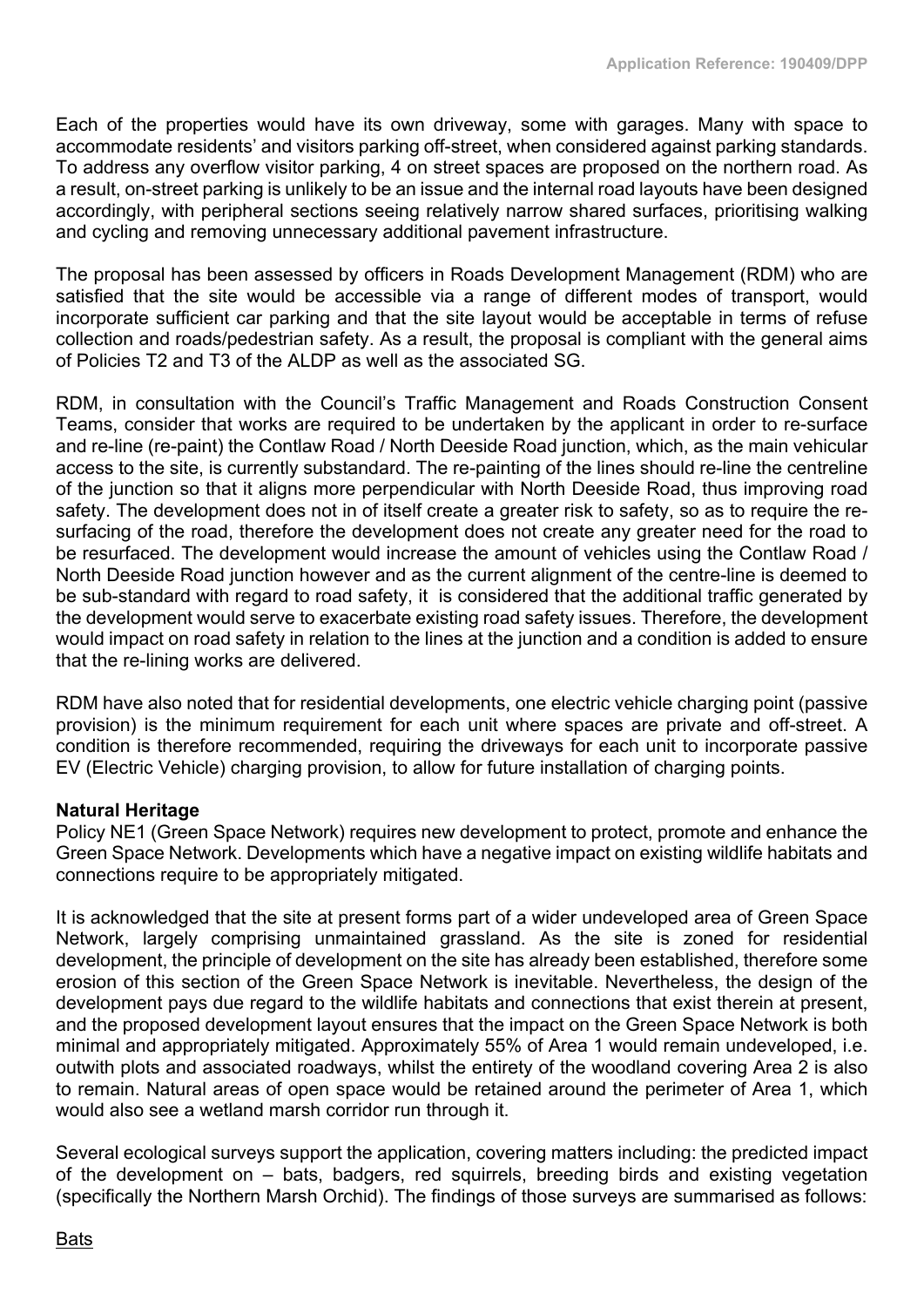The applicant's Phase 1 Habitat and Protected Species Survey notes that the habitats on the site are assessed as offering moderate habitat for commuting or foraging bats. Three standing dead trees within the woodland area were identified as hosting Potential Roosting Features (PRF) for bats. A further survey, in the form of a PRF Inspection, found no evidence of bats within those three trees. Nonetheless, those trees are not proposed to be felled as part of the proposals. It is noted that the vast majority of the area of the site where development is to take place consists of low-level grassland, which is not a suitable habitat for bat roosting. It is therefore considered that the development would not have an adverse impact on bats.

#### Badgers

One main badger sett was found in close proximity to an area of the site to be developed, with further setts in the surrounding area. However, subject to slight alterations to the site layout (which were subsequently made by the applicant), and that appropriate mitigation measures are put in place, it is considered that no intolerable levels of disturbance to badgers would take place. One such measure, acknowledging that the development would result in the loss of grassland (a primary badger foraging habitat), requires the planting of native shrubs and trees to minimise disturbance, increase cover and foraging opportunities, and to mitigate the proposed loss of existing habitat. A condition is attached requiring the recommended mitigation measures noted in the Badger Survey (confidential and not available for public viewing) to be implemented.

#### Red Squirrels

Red squirrel were observed within the woodland area and the coniferous and broad-leaved habitats on site are assessed to provide suitable habitat to support red squirrel. However, connectivity from this woodland to other nearby habitats would not be fragmented by the proposed development and due to zone of influence constraints, a natural buffer would be retained from the woodland's edge. Red squirrel are known to frequent gardens where landscaping may be diverse, offering seeds and berries for fodder. Therefore, it is considered that the proposed development would not negatively affect the existing red squirrel population within the woodland.

#### Breeding Birds

The grassland habitat on the site proposed for development is currently highly disturbed by humans and domestic dogs, thus reducing the chances of success for ground-nesting birds. The grassland however provides a seasonal foraging resource for birds, in the form of seeds and invertebrates, but whilst a section of this habitat would be removed and altered by the development, further grassland and arable land is present to the north and west. The development would see an increase in amenity areas and landscape planting of various trees and shrubs. These aspects could benefit a variety of bird species present in the area. Subject to appropriate mitigation (scheduling vegetation removal to commence outwith bird breeding season, or undertaking a pre-works check by a suitably qualified ecologist), it is considered that the existing bird population would not be significantly adversely affected, with other similar habitats in close proximity.

#### Vegetation

Aside from trees, it is acknowledged that there is existing flora on the site that would be affected. However, the majority of the area to be developed is covered by natural grassland, which is not protected or of any particular ecological importance. The presence of Northern Marsh Orchids and other groundwater dependent species of flora in the wetland section of the site is acknowledged and the site layout has been appropriately designed (with minor adjustments made following comments from SEPA) to ensure that these areas are retained and protected. No significant detrimental impacts to the Northern Marsh Orchids or the wetland area are expected, subject to an appropriate condition requiring adequate protection of the wetland area during construction works. In their consultation response, SEPA noted that the development would result in the direct loss of/impact on some of the wetland due to the new roads and their embankments. However, SEPA consider that these impacts could be adequately mitigated through a series of environmental enhancements,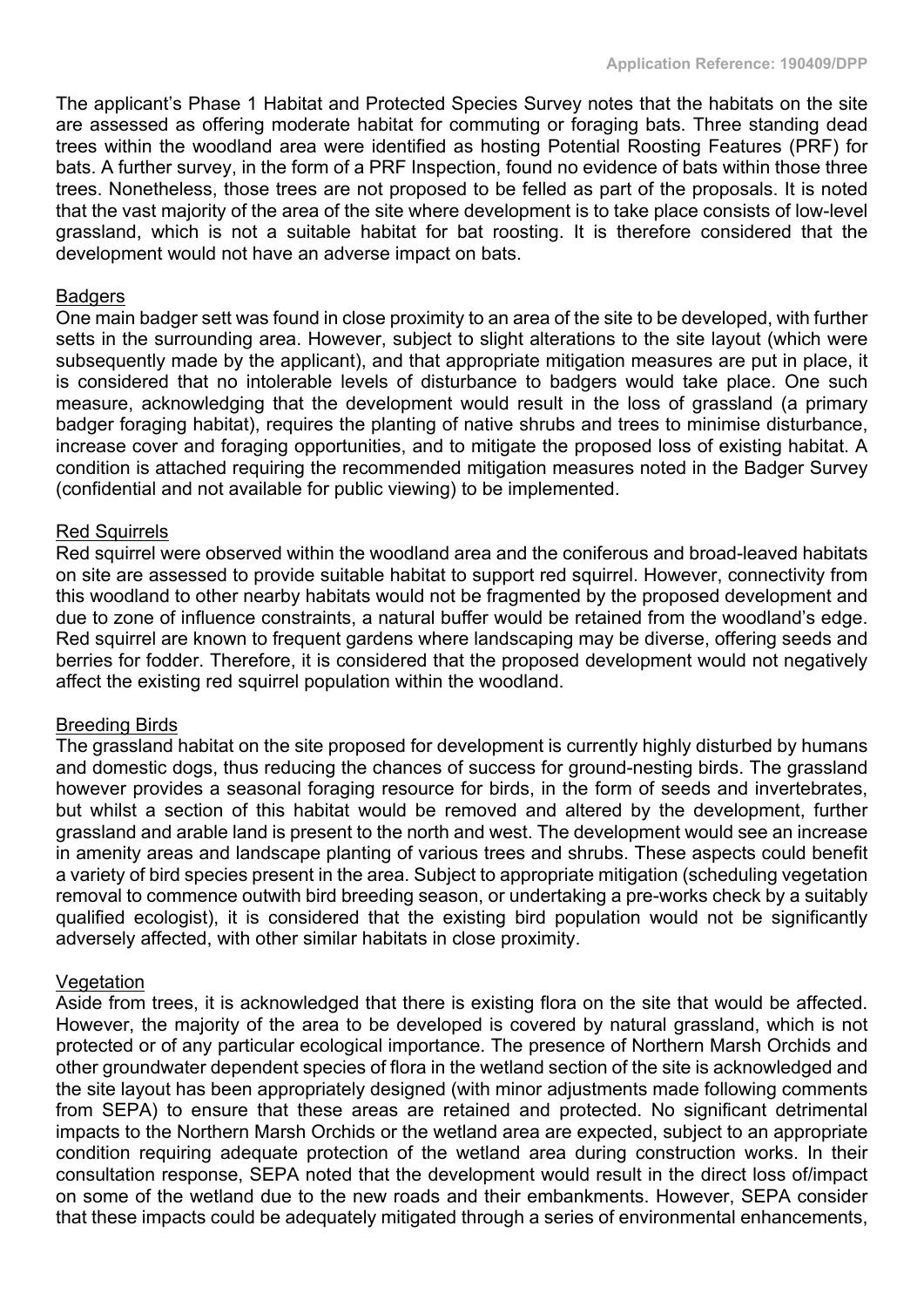including orchid monitoring and re-planting. The requirement for such enhancements is attached as a condition.

## Habitats Regulations Appraisal

The site incorporates a small burn which runs along its eastern edge, adjacent to Contlaw Road. This burn is a tributary to the River Dee, a Special Area of Conservation (SAC). It is thus necessary to consider whether the development would have any impact on the qualifying species of the SAC via a Habitats Regulation Assessment (HRA). An initial HRA screening was undertaken by the planning authority, which concluded that although minimal and restricted to the construction phase, there is a risk that the construction works could impact the SAC. The applicant submitted a Draft Construction Environmental Management Plan (CEMP), which includes mitigation measures to protect against any impacts on the adjacent watercourse during construction. As part of an Appropriate Assessment (AA) carried out by Aberdeen City Council, it is considered that the potential adverse impacts on the SAC could be adequately mitigated through the implementation of a CEMP (finalised version to be agreed via condition). Scottish Natural Heritage were consulted on the proposals and agreed with the findings of ACC's AA. Another small burn runs through the western edge of the woodland, but is a significant distance from any proposed development, thus it is considered that it would not be affected by any works.

In addition to the various mitigation measures noted above, in respect of specific species and the retention of a significant amount of natural space (including a natural wetland area), the development would incorporate new tree and hedge planting and a SUDS basin, both of which could result in biodiversity gain through the creation of new habitats. As a result, and subject to conditions, it is acknowledged that the proposal would impact upon some existing habitats but considered that this impact would not be significantly adverse, limited to Area 1 and that the proposals would not conflict with the general principles of Policy NE8: Natural Heritage or the corresponding SG. Whilst some erosion of the Green Space Network would occur, it is inevitable given the site's allocation for residential development. The planning authority are satisfied that the impact would be justified and mitigated, to protect overall existing habitats and connections, open space and landscape and recreational features, all without significant detriment to the function of the wider Green Space Network, in accordance with Policy NE1.

## **Trees**

Policy NE5 (Trees and Woodlands) has a presumption against all development that will result in the loss of trees. In this regard the area proposed to be developed is predominantly clear of trees, excepting along its eastern edge. The majority of existing trees are to be retained, with only three to be felled in order to accommodate the new access road. The existing woodland (Area 2) is to be retained and potentially transferred into community ownership. The existing tree stock would also be supplemented with a significant amount of additional planting.

The Council's SG *Trees and Woodland* provides more specific advice on how to assess the impact of developments on trees and woodlands, and what is needed in the form of supporting documentation to address potential concerns. Section 8.4.2 of the guidance makes specific reference to 'Zone of Influence' (ZOI) which is generally considered to be the distance between the base of a tree to its mature height, replicated as a distance from the base of the tree along the ground. The SG notes that dwellings should not be sited within the ZOI of any existing, or proposed trees. In addition, the SG outlines that the footprints of dwellings should not fall within the Root Protection Areas (RPAs) of trees as construction works would likely compromise the structural integrity of a tree.

In this regard, following amendments, the site layout has been designed to ensure that the footprints of almost all of the 30 dwellings would be sited outwith the ZOI and RPA's of any existing and proposed trees, with the slight exception of some very minor corner areas of two of the dwellings adjacent to the woodland (Plots 26 and 27). Although the SG also states a preference for keeping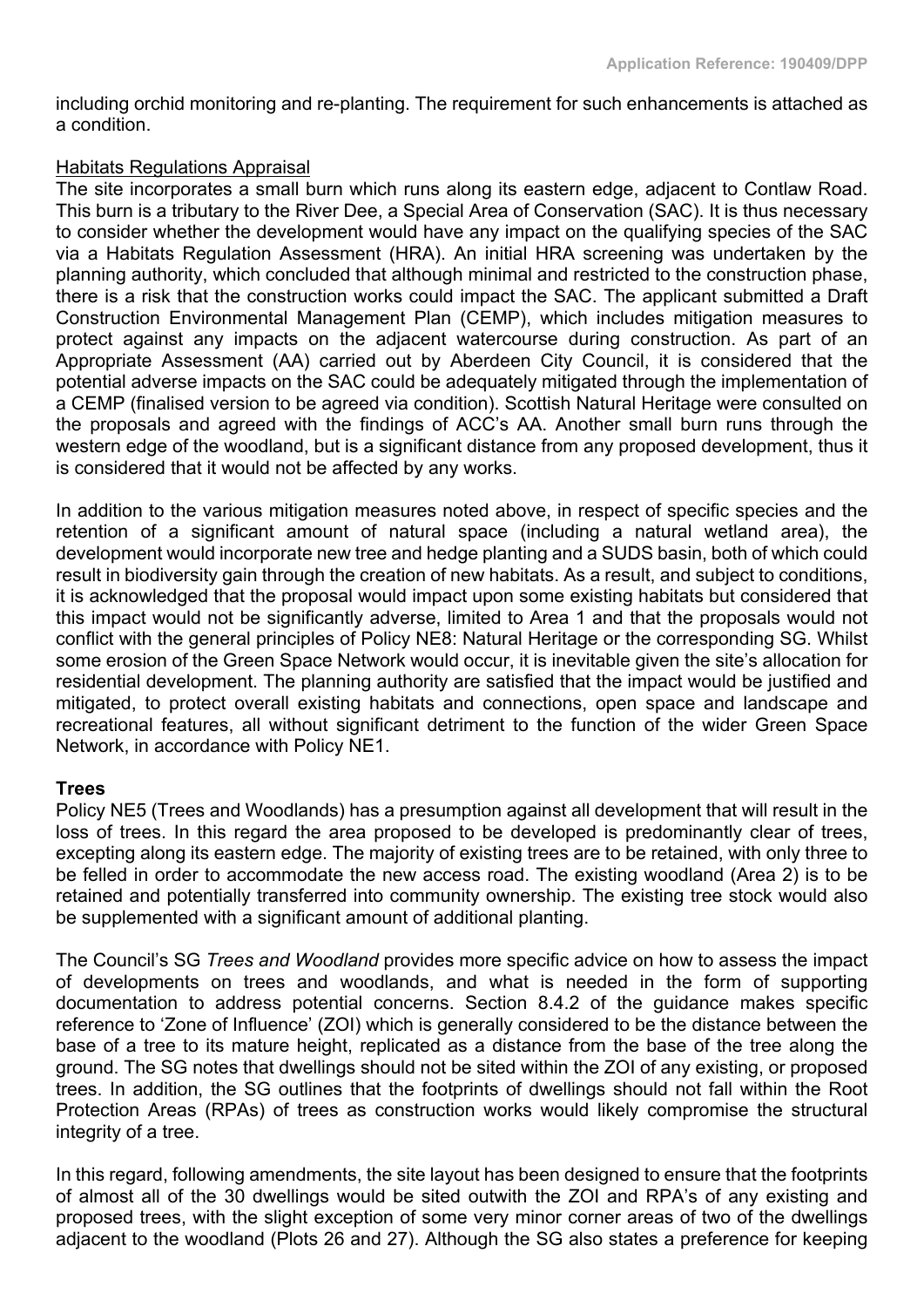garden ground outwith the ZOI of trees, it is acknowledged that such a constraint would not be reasonable, as the site is bound by mature woodland to the south and west. Nonetheless, the garden areas of each plot are generally of a reasonable size, such that the negative aspects of some areas being sited within a ZOI (tree fall risk and overshadowing) would be limited and would only apply to portions of each of the affected garden areas. In this regard, the maximum area of one plot that would fall within a ZOI is Plot 22, which would see 31% of the plot within the ZOI. The majority of that area would consist of the driveway, detached garage and a small portion of the non-immediately useable rear garden ground. Plots 16, 17, 26 and 27 would also see some garden ground fall within the ZOI yet the areas for each of those plots would be relatively small (not exceeding 22%) and in secondary areas of garden ground.

The applicants have submitted a Tree Survey, (including Tree Protection measures) in support of the application, which provides details of the existing tree stock within the site. It is considered that the suggested tree protection measures would be adequate to preserve the existing trees during construction on site, and a planning condition will require the proposed measures to be implemented prior to construction taking place.

Whilst it is noted that minor areas of some of the dwellings and gardens would be sited within the ZOI of some trees, it is considered that the areas affected would be both minimal and the plots large enough to negate the impacts. Therefore, it is considered appropriate to allow for a deviation from the SG in this instance. All other aspects of Policy NE5 are considered to have been adequately addressed.

## **Affordable Housing**

Policy H5 (Affordable Housing) requires all housing developments of five units or more to contribute no less than 25% of the total number of units as affordable housing. The Council's SG on Affordable Housing notes that for developments of 20 units or more, the expectation is that the affordable housing contribution will be delivered on-site. 25% of 30 units equates to 7.5 units. The applicant is proposing to provide 8 affordable units on-site, comprising the 8 semi-detached dwellings – to be delivered through the Low-Cost Home Ownership Scheme. A S75 Legal Agreement will be required to ensure that the affordable housing element is provided and that the properties remain affordable in perpetuity. The proposal therefore complies with Policy H5.

## **Developer Obligations**

The proposal has been assessed by the Developer Obligations Team, who advised that contributions are required in order to offset the impact of the proposed development on Education (Milltimber Primary and Cults Academy) and to provide a sum toward healthcare. It is anticipated that the development would generate a maximum over capacity of 14 pupils for Milltimber Primary and 6 pupils at cults Academy. Should the Planning Committee be minded to approve the application then the following contributions would be secured by means of a S75 Legal Agreement:

- Primary Education (Milltimber Primary) £451,612
- Secondary Education (Cults Academy) £15,810
- Healthcare £38,486

The Council is satisfied that the core path link proposed through the development would form part of, and link into an existing section of Core Path AP4, would be commensurate with the scale of development and would be constructed to an acceptable, agreed specification. Therefore, in accordance with the SG, no Core Path contribution is required. The proposal is therefore compliant with Policies I1 and H5 of the ALDP, as well as its associated SG.

## **Flooding and Drainage**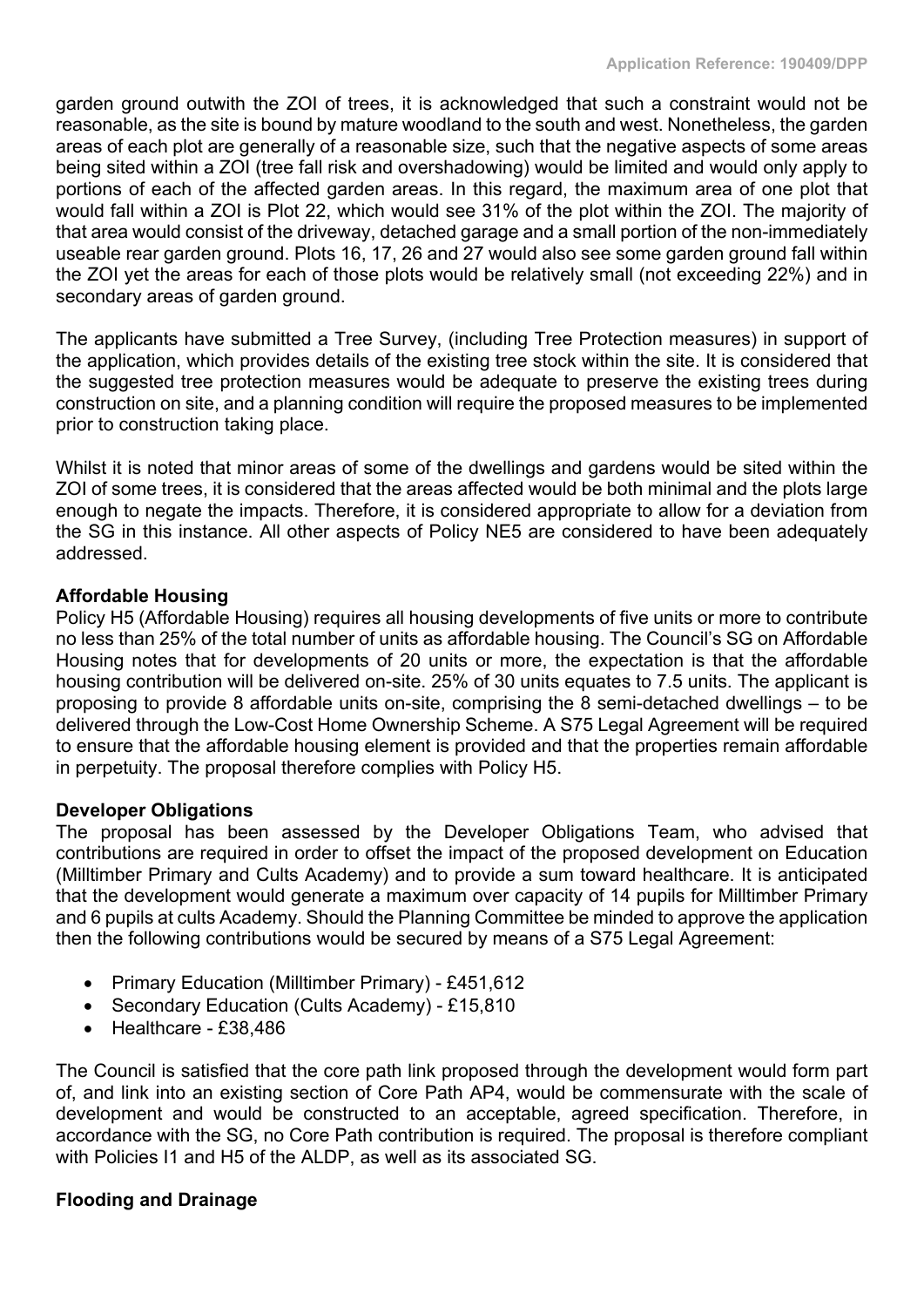A Drainage Assessment (DA), including a drainage layout and associated drainage calculations, was submitted. The DA concludes that the development would see a sustainable urban drainage system (SUDS) detention pond, providing treatment to the water and attenuating water run-off to appropriate flow rates, before it enters the adjacent burn, minimising flood risk. Scottish Water has confirmed that there is sufficient capacity in the local water and waste-water treatment works to accommodate the proposal.

Both SEPA and the Council's Flooding team consider that the proposal would be adequately drained and would not significantly increase flood risk. Subsequently, the proposal is compliant with the general principles of Policy NE6 (Flooding, Drainage and Water Quality) and its associated SG.

#### **Waste Management**

Policy R6 (Waste Management Requirements for New Development) requires all new developments to have sufficient space for the storage of general waste, recyclable and compostable materials where appropriate. All of the dwellings have ample space for the storage of waste within their respective plots. In order to consolidate bin collections and minimise bin lorry manoeuvres, a communal bin store serving plots 13-20 would be sited between plots 13 and 20, with residents able to access the bin store via a shared rear lane. Bin lorries would be able to collect the refuse from the bin store and directly from all of the other plots. The internal road incorporates turning heads which would allow a bin lorry to enter and exit the site in a forward gear. The proposals are therefore compliant with Policy R6. Whilst the Council's Waste Strategy Team noted concern regarding the distance between Plots 16 and 17 and the communal bin-store area which would serve them (given the distance for the residents to take their bins would exceed the Council's 30m guideline), it is considered that the additional distance (54.6m for Plot 16 and 37.8m for Plot 17) is acceptable in this instance as to have every plot within 30m would require relatively significant alterations to the layout. The route from the rear of plots 16 and 17 would be via an attractive rear lane on a flat surface and the proposal would avoid the unsightly presence of bins on-street on collection day.

#### **Low/ Zero Carbon Developments**

All new buildings must meet at least 20% of the building regulations carbon dioxide emissions reduction target applicable at the time of the application through the installation of low and zero carbon generating technology. Whilst no details have been submitted in this regard, this matter can be controlled via an appropriately worded planning condition to ensure compliance with Policy R7.

#### **Digital Infrastructure**

All new residential development will be expected to have access to modern, up-to-date high-speed communications infrastructure. The application site is located on a residential street, and a review of the BT website indicates that the area has access to high-speed broadband facilities. Subsequently, the proposal complies with Policy CI1.

#### **Heads of Terms of any Legal Agreement**

A Section 75 legal agreement will be required between the Council and the applicant, as a mechanism to ensure that the affordable housing provision is delivered and that the financial developer contributions are paid in instalments, upon the completion of each of the dwellings.

#### **Matters raised by the Community Council**

The Cults, Bieldside and Milltimber Community Council are generally supportive of the proposals but noted some concerns. These concerns are responded to below:

#### Developer Obligations figures will need careful consideration to ensure that the overcapacity issues at Milltimber Primary and Cults Academy would be adequately resolved

*A detailed assessment has been carried out by the Council's Developer Obligations Officer, in accordance with the relevant supplementary guidance and in liaison with the various Council services (i.e. Education). Financial contributions are sought toward a replacement primary school in*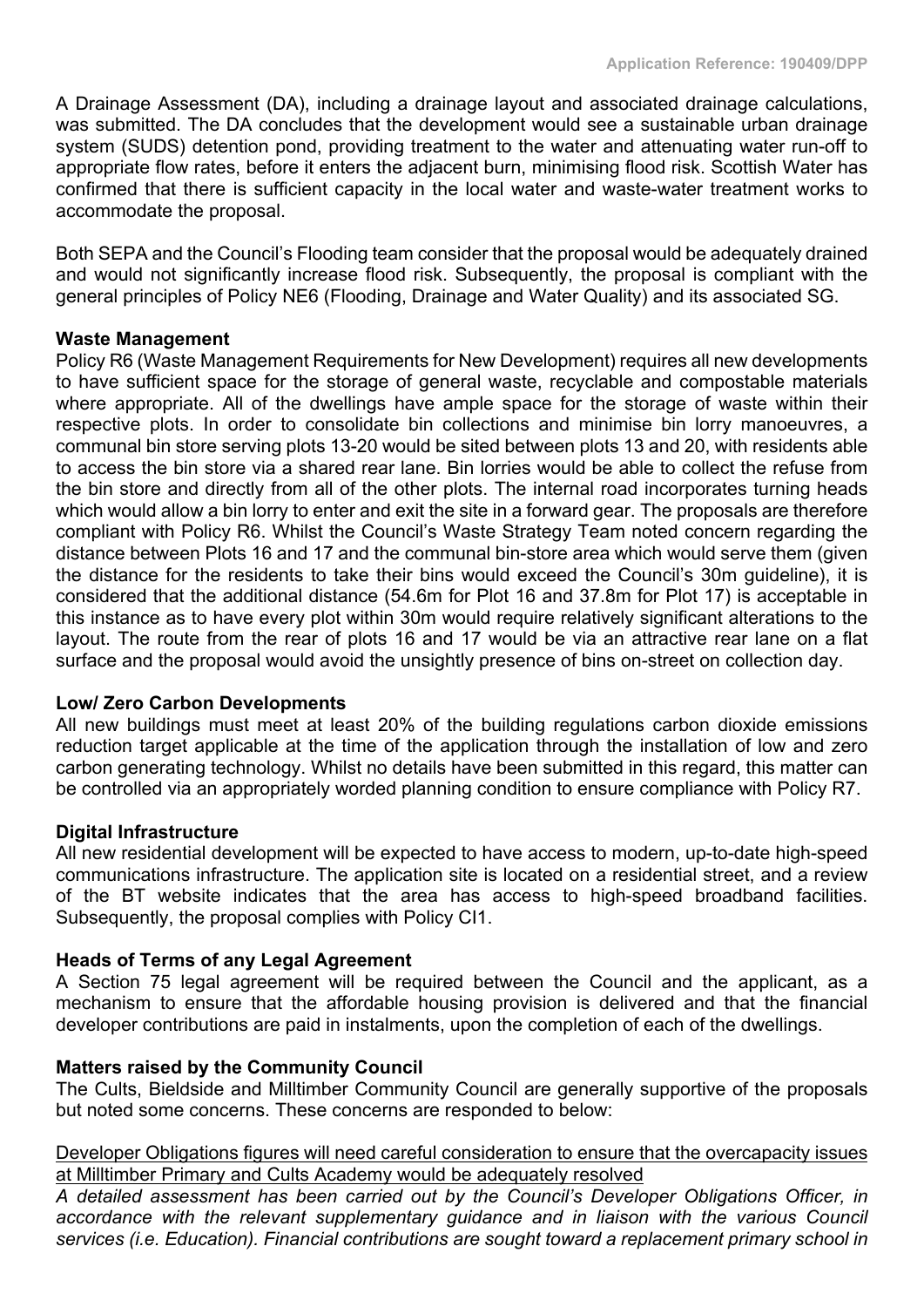*Milltimber, and toward alterations to Cults Academy, in order to accommodate the additional number of pupils envisaged from the development.*

There are existing concerns regarding the narrow width of Contlaw Road and the impact this has on road safety. This development could offer the opportunity to improve Contlaw Road in this regard The addition of 30 dwellings is not likely to result in a significant amount of additional traffic and the *site constraints (tree belt and burn) mean that the road cannot reasonably be widened, without undesirable adverse impacts. Two new pedestrian crossings would be installed, creating natural pinchpoints which would double as traffic-calming measures. The Council's Roads Development Management Team do not object to the proposals and consider that the works proposed by the applicant would suffice in ensuring that road and pedestrian safety would not be worsened by the development.* 

## ACC should review the issue of visibility splays at the Contlaw Road/North Deeside Road junction, given the additional traffic that would use the junction

*ACC's Roads Development Management (RDM) team have reviewed the existing situation, with regard to visibility splays on the Contlaw Road/ North Deeside Road junction. The existing visibility splays, whilst not meeting current standards, are not significantly substandard to justify new junctions. Additionally, in order to improve the visibility splays, land not owned by the Council would require to be purchased or agreement made with the owner for alterations. Therefore it is not considered proportionate, reasonable or feasible to pursue this course of action. However, as noted in the foregoing evaluation, RDM have requested that the applicant undertake (or contribute toward) works to improve road safety at that junction by re-lining it. These works will be controlled by condition.*

The provision of play areas for children is welcomed. Maintenance of these facilities should be reflected in developer obligations or by ACC taking long-term responsibility, if they are to be used by the wider community

*Maintenance of the play areas would be the responsibility of the landowner. The Council would not seek to adopt such facilities and it is not considered appropriate that a planning condition is required to dictate their future maintenance.*

It is essential that permission is conditional on adequate initial and continued funding being available to support the intended Woodland Community Trust.

*The creation of the intended Woodland Community Trust is not a planning requirement and would instead be a matter between the local community and the relevant landowner.*

## **Matters raised in representations**

The concerns raised in representation received from members of the public are noted below, with the Planning Authority's response to each point noted in italics:

Additional traffic would be generated by the site and Contlaw Road is already busy (given its narrow width). This would increase the risk to pedestrian and road safety.

*This is addressed in the foregoing 'Transport and Accessibility' and 'Matters Raised by the Community Council' sections above.*

Milltimber Primary and Cults Academy are already overcrowded and there is an overabundance of new building (dwellings) in the catchment area

*This matter is addressed in the foregoing sections on 'Developer Obligations' and 'Matters raised by the Community Council'. Each application is assessed on its own merits and any other residential* developments in the area have or will be subject to their own assessments in relation to their impact *on infrastructure.*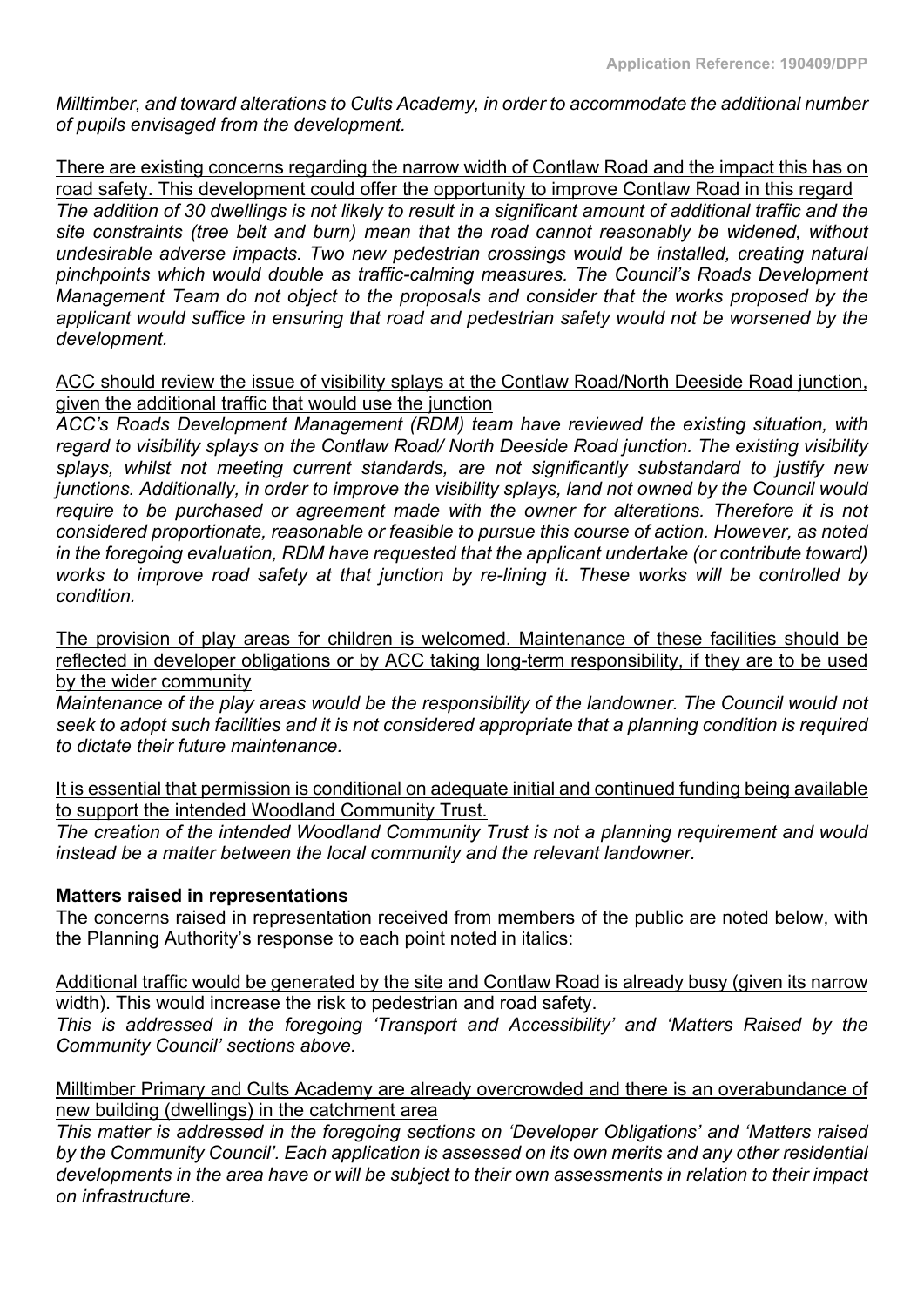The Milltimber Community Hall is over-capacity and whilst looking to extend, currently has no space to accommodate additional users from the new development. Any extension the Community Hall should be at a more advanced stage before allowing the development of further houses

*Consideration has been given to seeking a planning obligation towards community facilities.* However, a contribution is not considered to meet the strict tests as set out in Circular 3/2012. This *is due to the fact that such works to improve local community facilities would primarily address existing deficiencies and insufficient evidence is available to justify a contribution based on impacts associated to this development.*

Access to the woodland will be greatly reduced, particularly due to the removal of the current open, countryside aspect being lost

*Although the site would be developed and it is acknowledged that this would reduce the open aspect from the current situation, paths are proposed to run through and around the perimeter of the site, which would itself retain a significant proportion of natural open space. Paths are also proposed within the woodland and access to the woodland would be both retained and, in the sense of formal paths being provided, enhanced.*

The site has wild orchids in the upper part and wildlife habitats are being reduced by other developments in the surrounding area

The presence of wild orchids in the upper part of the site has been considered and the site layout incorporates the retention of a natural wetland feature in the part of the site where the majority are *present. The impact of other developments in the surrounding area on wildlife habitats is not a material consideration in the determination of this application.*

The ecosystem of the site will be harmed/ will disappear. In particular deer, bats, badgers and red squirrel will be adversely affected, losing their habitats

*This is addressed in the foregoing 'Natural Heritage' section of the evaluation.*

The site is currently used for informal recreation by dog-walkers, sledgers (in the winter) and others It is acknowledged that the site is well used by the local community for a variety of informal recreation *activities at present. However, the site is allocated for development in the ALDP. Efforts have been made by the applicant, following on from feedback given at their pre-application public consultation events, to incorporate the retention of a significant amount of green space into the site layout. The slopes used for sledging would predominantly remain, formal paths would be created that could be used by dog-walkers and a playpark and flat area of open space would also be created, both of which could be used by the existing community.*

The development would only encourage more development on Contlaw Road, thus eliminating more green space.

*This application is for the development of 30 dwellings on an Opportunity Site allocated in the ALDP. The granting of consent would not set a precedent for further development in the surrounding area and any further applications would be assessed on their own merits, in accordance with the ALDP. The potential allocation of additional sites in the next ALDP is not a material consideration in the determination of this application.* 

## **Aberdeen City and Shire Strategic Development Plan (SDP)**

In terms of assessment against the Strategic Development Plan, due to the small scale of this proposal the proposed development is not considered to be strategic or regionally significant, or require consideration of cross-boundary issues and, therefore, does not require detailed consideration against the SDP.

## **RECOMMENDATION**

Approve subject to conditions and conclusion of a legal agreement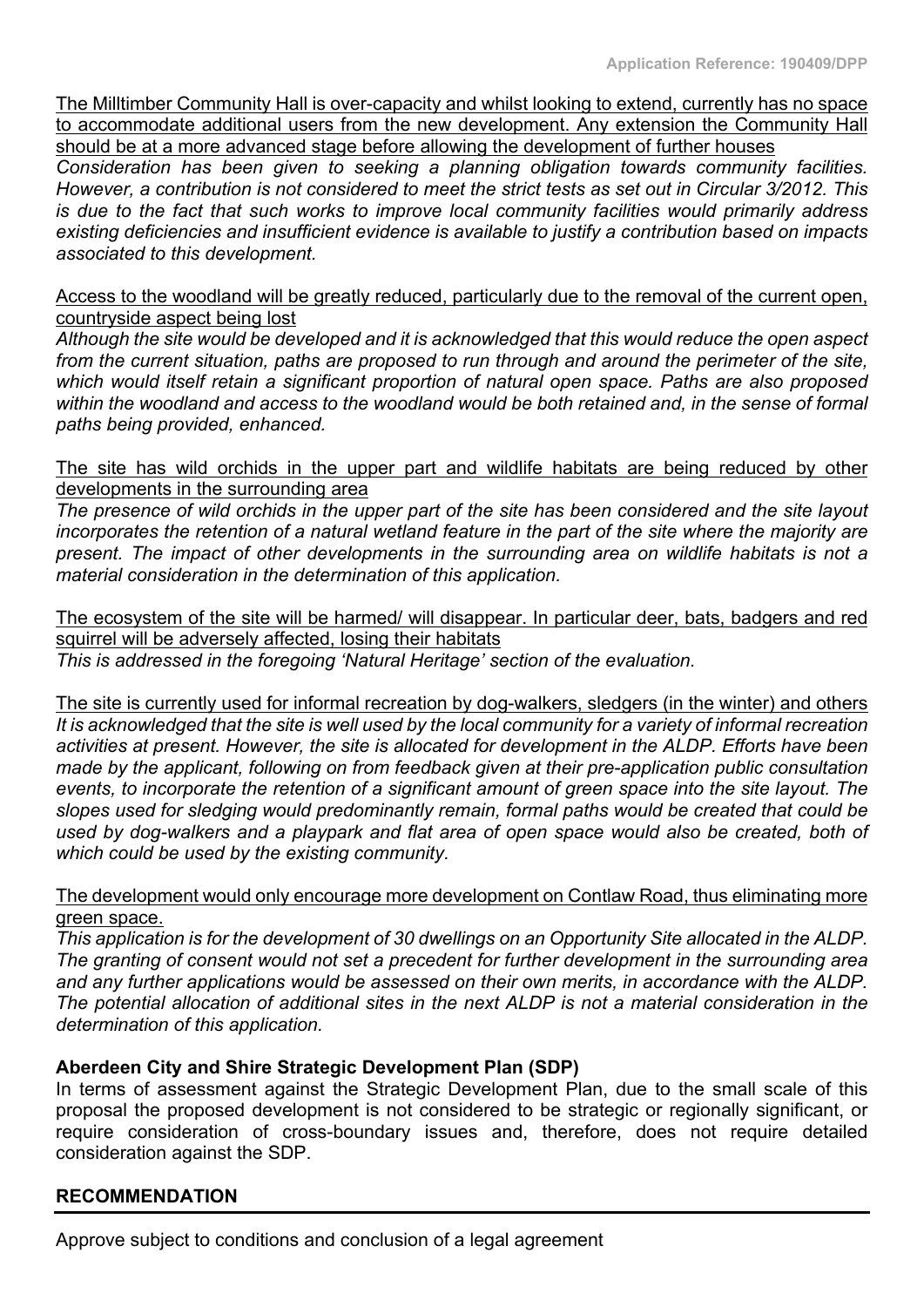## **REASON FOR RECOMMENDATION**

Whilst it is acknowledged that the allocation in the Aberdeen Local Development Plan (OP 112 – Contlaw Road) states ten dwellings could be developed on the site (via Policy LR1: Land Release Policy), it is considered that the development of thirty dwellings in the form proposed is acceptable, as it: would not result in the overdevelopment of the site; would not have an unacceptable impact on the character or amenity of the surrounding area; would not result in the loss of a valued area of open space; and would comply with relevant Supplementary Guidance. The development is thus compliant with Policy H1 (Residential Areas) of the Aberdeen Local Development Plan (ALDP).

The development has also been designed with due consideration for its context, and would make a positive contribution toward the character and appearance of the surrounding area in accordance with Policies D1 (Quality Placemaking by Design) and D2 (Landscape). An appropriate density of development would be provided, consistent with the density and pattern of development in the surrounding area, broadly in accordance with Policy H3 (Density), although it is acknowledged that there is a deviation from the minimum density strived for by H3, to reflect the sites surrounding context.

Whilst the development would lead to some erosion of the Green Space Network and natural habitats, this is inevitable given the site's zoning in the ALDP for housing. The site layout has been designed sympathetically in order to retain a significant amount of natural open space and wildife habitats and, where that is not possible, to mitigate the impacts of the development on those features accordingly. The proposals would therefore not have a significant detrimental impact on the character or function of the Green Space Network, nor on existing natural habitats and species, in accordance with Policies NE1 (Green Space Network) and NE8 (Natural Heritage).

Subject to a number of appropriate conditions the proposal would be adequately accessible, would provide sufficient affordable housing, would appropriately mitigate its impact on existing local facilites and infrastructure, and would be adequately drained without increasing flood risk, all in accordance with Policies: Policies 2 (Managing the Transport Impact of Development), T3 (Sustainable and Active Travel), H5 (Affordable Housing), I1 (Infrastructure Delivery and Planning obligation) and NE6 (Flooding, Drainage & Water Quality).

Subject to conditions, the development would accommodate appropriate waste management provisions for each plot and all of the dwellings would benefit from low & zero carbon and water efficiency technologies, as well as being supplied with adequate digital infrastructure, all in accordance with Policies R6 (Waste Management Requirements for New Development), R7 (Low & Zero Carbon Buildings & Water Efficiency) and CI1 (Digital Infrastructure) of the ALDP.

Ample communal open space would be provided as required by Policy NE4 (Open Space Provision in New Development). Appropriate tree protection measures and landscaping would be provided and overall, the development is generally compliant with the aims of Policy NE5 (Trees and Woodland) and the corresponding Supplementary Guidance (Trees and Woodland), although it is acknowledged that some minor parts of the new dwellings and their garden ground would encroach within the Zone of Influence of some existing trees, this is considered acceptable.

The proposal is considered to comply with all relevant policies of the Aberdeen Local Development Plan and its associated Supplementary Guidance, and there are no material planning considerations that would warrant the refusal of consent in this instance.

## **CONDITIONS**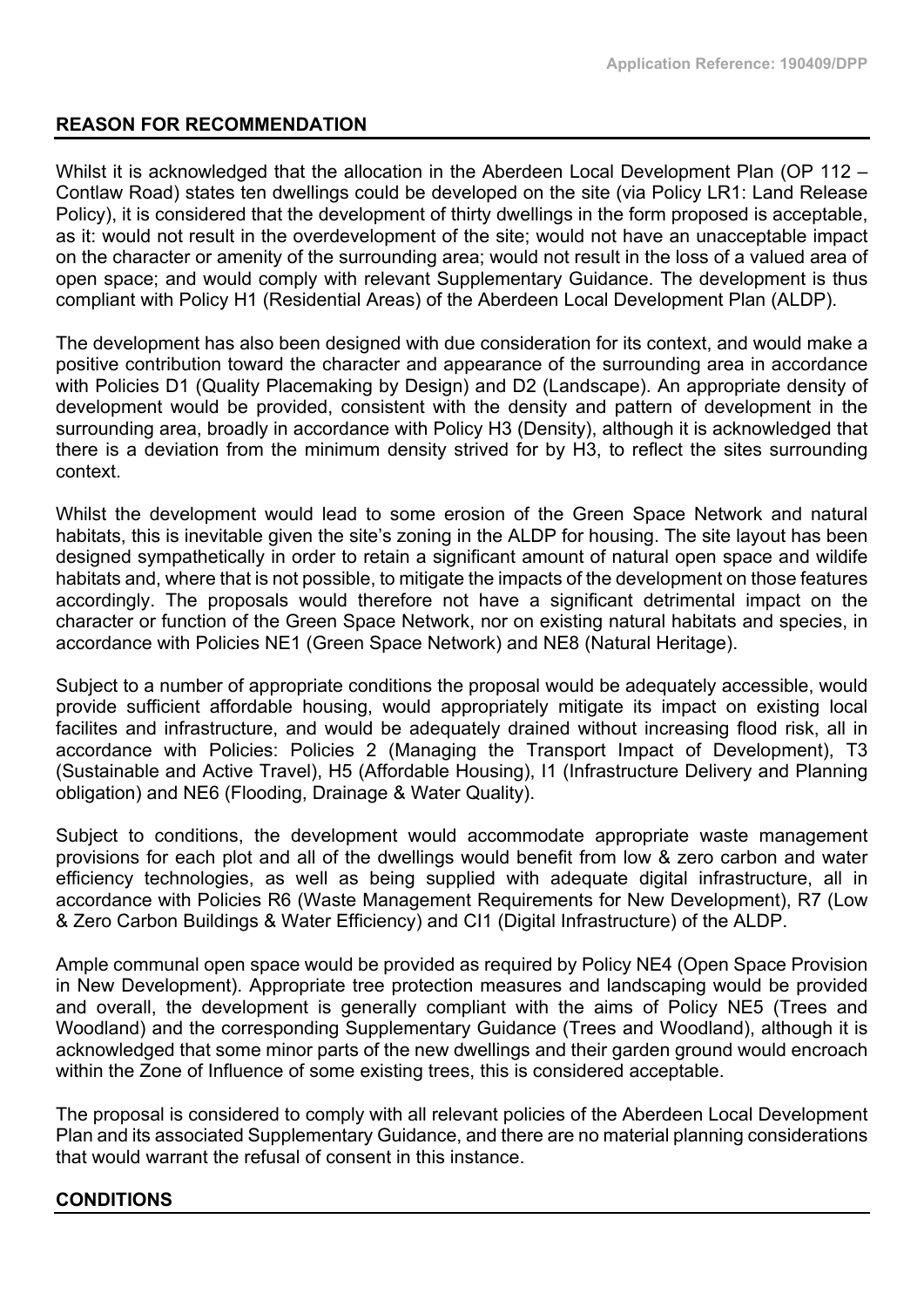## (1) CONSTRUCTION ENVIRONMENTAL MANAGEMENT PLAN

No development shall take place unless a detailed site-specific Construction Environmental Management Plan (CEMP), which contains:

- a site waste management plan;
- air quality (dust) risk assessment;
- dust management plan;
- details of the dimension of the buffer strip adjacent to the neighbouring watercourse;
- details of the protection and maintenance of the buffer strip;
- details of how pollution of the River Dee will be prevented and details of the measures to be put in place to ensure workers on the site are aware of the requirement to avoid any impacts with protected species which may be encountered on the site;
- details of the design of construction phase works to ensure the water supply to the wetland area is maintained;
- details of protective fencing around the wetland area;
- the mitigation measures outlined in the Hydrogeological Risk Assessment; and
- all other required CEMP content as detailed in SEPA's three consultation responses dated: 2 April, 17 June and 30 July 2019,

has been submitted to and approved in writing by the planning authority, in consultation with SEPA. The approved plan shall be implemented in full for the duration of works on the site.

Reason: In order to protect the integrity and qualifying interests in the River Dee Special Area of Conservation, to protect the integrity and minimise adverse impacts on the site's wetland area and to ensure adequate waste management, prevent potential water pollution and impacts on adjacent amenity.

## (2) PATHS AND ROADS

No dwelling shall be occupied unless a scheme showing the phasing of the provision of paths and internal roads on hereby approved Fairhurst drawing 125483/1001 Rev O connecting that dwelling to the surrounding pedestrian network has been submitted to and approved in writing by the planning authority. Thereafter all paths and roads (including pedestrian crossings on Contlaw Road; the boardwalks within the wetland area and all paths through the woodland) on drawing 125483/1001 Rev O, or another drawing as has been agreed in writing by the planning authority, shall be provided in accordance with the approved plans.

Reason – in order to ensure that the development, and each individual property, is satisfactorily connected to the surrounding pedestrian network.

## (3) PATH CONSTRUCTION METHODOLOGY

Prior to any construction works taking place in relation to the 1.8m wide granite dust paths and timber boardwalks within the site or the section of 2m wide asphalt path adjacent to the site's eastern boundary as shown in hereby approved Stewart Milne Homes drawing 8012/110 Rev B), a construction methodology for those paths and boardwalks shall be submitted to, and agreed in writing by the planning authority and thereafter the works shall be carried out in full accordance with such agreed methodology.

Reason – In order to minimise the impact of the paths and boardwalks on the root protection areas of the existing adjacent trees and the species in the wetland area, and to preserve visual amenity and landscape character.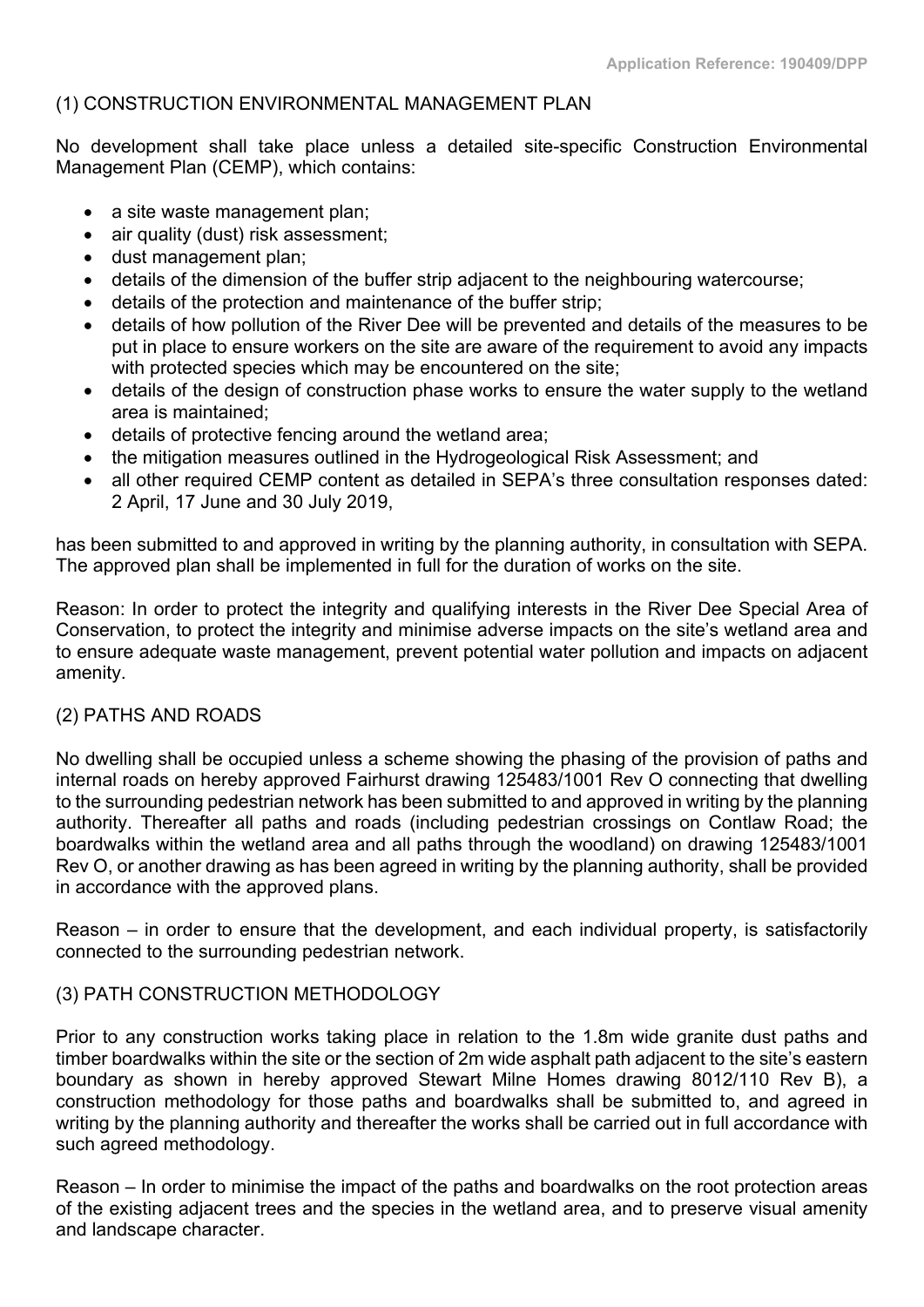## (4) EXTERNAL FINISHING MATERIALS

No development associated with the external finishing of any particular dwelling shall take place unless samples of all external finishing materials to the roof and walls of the proposed buildings has been submitted to and approved in writing by the planning authority. Thereafter the development shall be finished in complete accordance with the approved scheme unless a written variation has been approved by the planning authority.

Reason - In the interests of visual amenity.

#### (5) HARD SURFACES

No development in laying hard surfaces shall take place until such time as details and samples (where appropriate) of the finishes for the hard surfaces (internal roads and driveways) within the development have been submitted to and agreed in writing by the planning authority. Thereafter the development shall be finished in complete accordance with the approved details unless a written variation has been approved by the planning authority.

Reason – In the interests of visual amenity.

#### (6) BOUNDARIES

No dwelling shall be occupied until such time as a phasing scheme of the site boundary enclosures for the entire development has been submitted to and approved in writing by the planning authority. Thereafter no dwelling shall be occupied unless the part of the agreed scheme relevant to that dwelling has been implemented.

Reason – in order to create a suitable residential and visual amenity.

## (7) SOFT LANDSCAPING

No works in connection with the development hereby approved shall take place unless a detailed scheme of soft landscaping works has been submitted to and approved in writing by the Planning Authority, in consultation with SEPA.

Details of the scheme shall include:

- (i) Existing landscape features and vegetation to be retained.
- (ii) The location of new trees, shrubs, hedges, grassed areas and water features.
- (iii) A schedule of planting to comprise species, plant sizes and proposed numbers and density.
- (iv) An indication of existing trees, shrubs and hedges to be removed.
- (v) A programme for the completion and subsequent maintenance of the proposed landscaping.

All soft and hard landscaping proposals shall be carried out in accordance with the approved scheme and shall be completed during the planting season immediately following the commencement of the development or such other date as may be agreed in writing with the Planning Authority. Any planting which, within a period of 5 years from the completion of the development, in the opinion of the Planning Authority is dying, being severely damaged or becoming seriously diseased, shall be replaced by plants of similar size and species to those originally required to be planted.

In addition, prior to the commencement of the implementation of the approved scheme, detailed proposals for a programme for the long-term management and maintenance of all the approved landscaped and open space areas within the development shall be submitted for the further written approval of the Planning Authority. Thereafter, all management and maintenance of the landscaped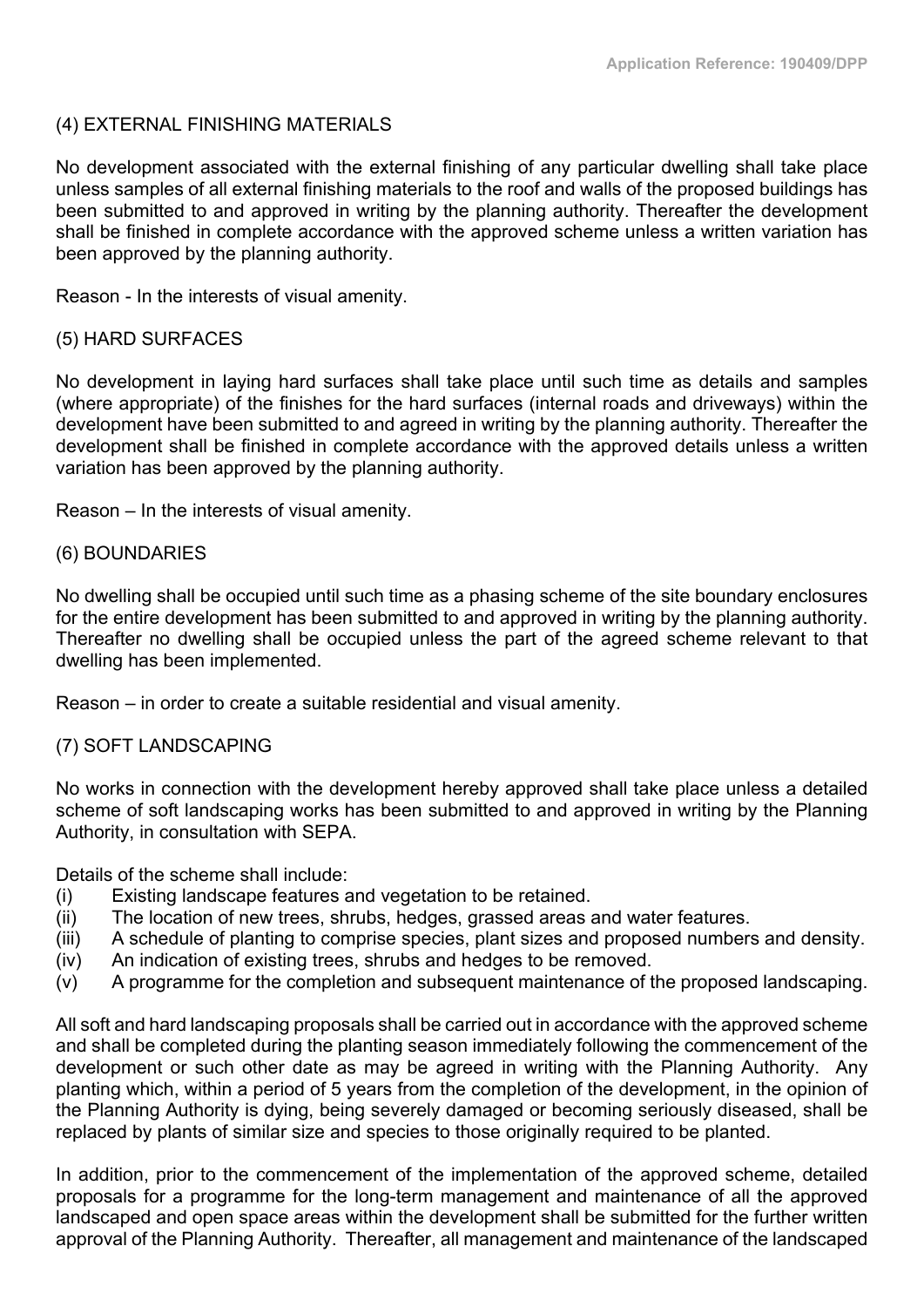and open space areas shall be implemented, in perpetuity, in accordance with the approved programme."

Reason: To ensure the implementation of a satisfactory scheme of landscaping which will help to integrate the proposed development into the local landscape in the interests of the visual amenity of the area and to ensure that the landscaping is managed and maintained in perpetuity.

#### (8) TREE PROTECTION PLAN

The tree protection measures recommended in the hereby approved Tree Survey Report (EnviroCentre – March 2019) shall be implemented in full during construction works.

Reason – In order to ensure the adequate protection of existing trees to be retained on and adjacent to the site that could be affected by development.

## (9) EXTERNAL LIGHTING

No dwelling shall be occupied unless a phasing plan associated to the external lighting covering the footpaths and internal roads associated to that dwelling, which are not proposed to be adopted by the Roads Authority, has been submitted to and approved by the planning authority. Such phasing plan should reflect the approved details (Fairhurst drawing no. 125483/1008 Rev H), or in accordance with a similar scheme as has been submitted to, and agreed in writing by, the planning authority.

Reason – in order to create a suitable residential and visual amenity and ensure public safety.

#### (10) WASTE STORAGE PROVISION

No dwelling shall be occupied unless the waste storage area for that particular dwelling (or set of dwellings) has been provided in accordance with Stewart Milne Homes drawing 8012/1000 Rev Y or such other drawing as may be approved in writing by the planning authority.

Reason - In order to ensure suitable waste storage facilities are available for residents and to protect public health.

#### (11) WATER EFFICENCY

No development shall take place for any dwelling unless a scheme of water efficiency for dwellings has been submitted to and approved in writing by the planning authority. The statement should take into account the advice provided in CIRIA publication C723 (Water sensitive urban design in the UK) and specify the measures proposed to incorporate water saving technology into the development so as to achieve gold standard for water use efficiency in domestic buildings. Thereafter no dwelling shall be occupied unless the approved measures for that dwelling have been implemented in the construction of the development.

Reason – in order to reduce pressure on water abstraction from the River Dee and the impact on water infrastructure.

#### (12) LOW AND ZERO CARBON BUILDINGS

No development shall take place for any dwelling unless a scheme detailing compliance with the Council's 'Low and Zero Carbon Buildings' supplementary guidance has been submitted to and approved in writing by the planning authority. Thereafter no dwelling shall be occupied unless any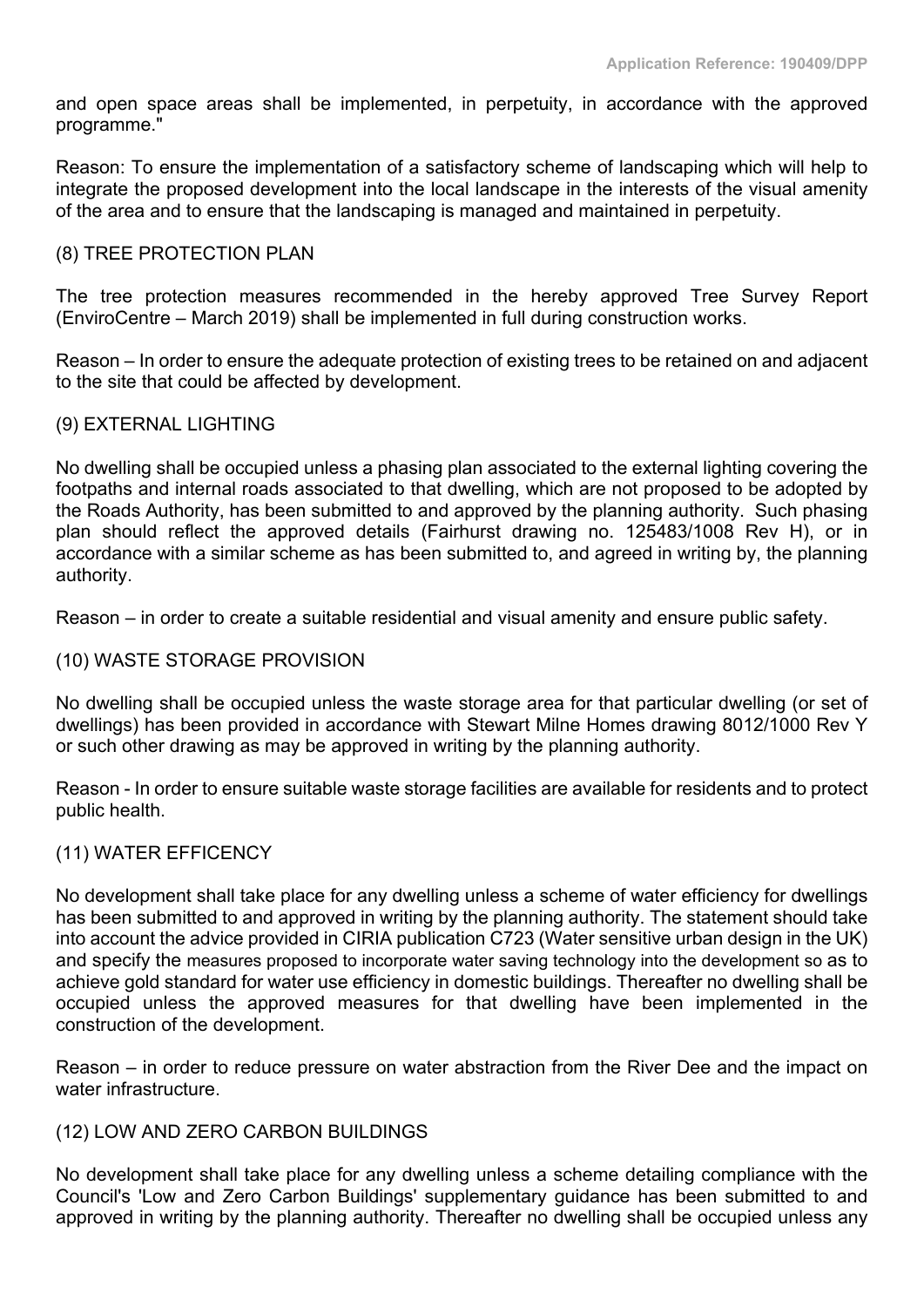recommended measures specified within the agreed scheme for the reduction of carbon emissions have been implemented in full.

Reason - to ensure that this development complies with requirements for reductions in carbon emissions specified in the City Council's relevant published Supplementary Guidance document, 'Low and Zero Carbon Buildings'.

## (13) PROTECTION OF NATURAL HABITATS

The recommended mitigation measures specified in the following supporting documents shall be implemented before and during the construction works:

- Phase 1 Habitat and Protected Species Survey (EnviroCentre June 2018)
- Potential Roost Features in Trees Suvery (EnviroCentre May 2019)
- Statement of Predicted Impacts: Ecology (EnviroCentre: May 2019)
- Breeding Bird Survey (EnviroCentre: May 2019)
- Badger Protection Plan (EnviroCentre: May 2019)

Reason: In order to ensure that the impact of the construction works on natural habitats present on and surrounding the site is minimised and appropriately mitigated.

#### (14) DRAINAGE

All work shall be carried out in accordance with the hereby approved drainage scheme (Fairhurst Drainage Assessment March 2019: Issue 1) as detailed in the approved Fairhurst drawing no: 125483/2001 Rev I.

Reason: To ensure adequate protection of the site and adjacent water environment from surface water run-off

## (15) CORE PATH NETWORK

Prior to the occupation of the final dwelling, a detailed scheme for the erection of fingerpost wayfinding signs for the Core Path network shall be submitted to, and agreed in writing by, the planning authority. Thereafter, the core path signs shall be installed in accordance with the approved details.

Reason: In the interests of promoting and enhancing the use of the core path network.

## (16) RESIDENTIAL TRAVEL PACK

Prior to the occupation of the first unit, a detailed Residential Travel Pack (RTP) shall be submitted to, and agreed in writing by, the planning authority and thereafter the approved travel pack shall be supplied to the occupants of all units upon occupation. The travel pack shall incorporate the measures noted in the applicant's Transport Statement in order to discourage the use of the private car and to encourage the use of alternative, more sustainable modes of transport.

Reason: In order to reduce dependency on private car travel.

## (17) PLAY FACILITIES

No dwelling shall be occupied until such time as full details of the play equipment to be installed on the site, and a phasing scheme for their installation/ completion for use, been submitted to and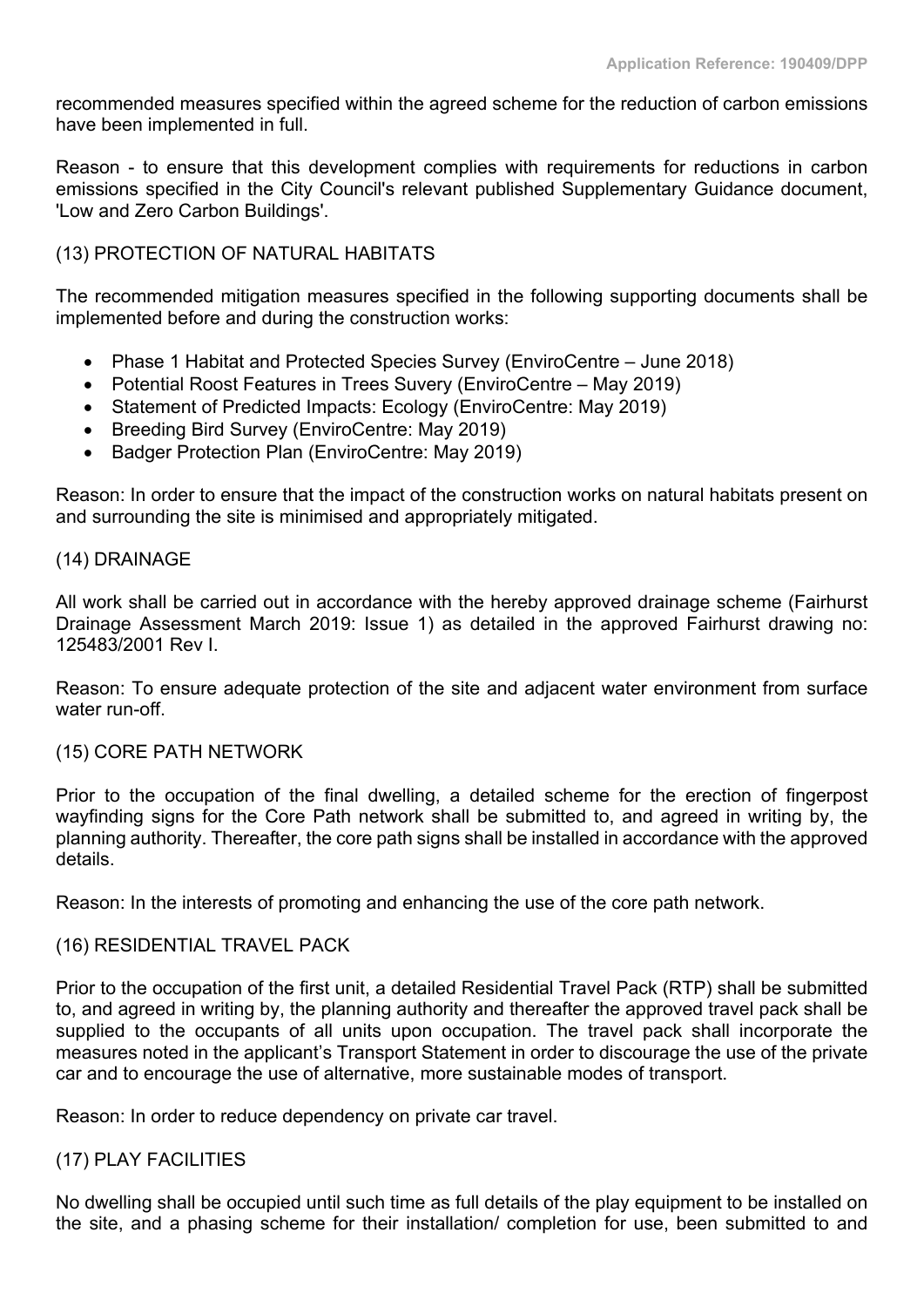approved in writing by the planning authority. Thereafter the play facilities shall be delivered and available for public use in line with such approved details and phasing scheme.

Reason: in order to create a suitable residential amenity.

## (18) ELECTRIC VEHICLE CHARGING POINTS (PASSIVE PROVISION)

No dwelling shall be occupied until such time as full details and a phasing scheme for the installation of electric vehicle charging (passive provision) infrastructure for all units has been submitted to and approved in writing by the planning authority. Thereafter no dwelling shall be occupied unless the part of the agreed scheme relevant to that dwelling has been implemented.

Reason: in order to facilitate the future installation of charging points for electric vehicles in future and to encourage the use of sustainable transport.

#### (19) CONTLAW ROAD / NORTH DEESIDE ROAD JUNCTION RE-LINING

No dwelling shall be occupied until such time as full details of the re-lining of the existing Contlaw Road / North Deeside Road junction have been submitted to, and agreed in writing by, the Planning Authority and thereafter the agreed works have been implemented to the satisfaction of the Roads Authority.

Reason: In order to improve road safety.

#### (20) ENVIRONMENTAL ENHANCEMENTS

No development or associated construction and material storage works within the wetland area (identified as the 'NVC Community' in EnviroCentre National Vegetation Classification Survey Drawing No. 371147-011 Rev A) shall take place until such time as the Northern Marsh Orchid growing locations within that area have been identified in full, to allow for the adequate protection of those areas during construction works. Where these locations are sited under the construction footprint, the orchids in those areas shall be removed and re-planted in accordance with a methodology and monitoring scheme submitted to, and agreed in writing by, the Planning Authority, in consultation with SEPA.

Reason: In order to offset the impacts of the development on the Northern Marsh Orchid species present on the site.

#### **ADVISORY NOTES FOR APPLICANT**

## **ROADS CONSTRUCTION CONSENT**

The access junction layouts are to be designed to Aberdeen City Council standards. The development will require to be subject to a Section 21 Roads Construction Consent procedure and the applicant should contact Colin Burnet on 01224 522409 to discuss this matter in further detail. The specifics of the junctions (dimensions, radii, gradients, etc.) can be finalised at this stage.

#### **CONTLAW ROAD / NORTH DEESIDE ROAD JUNCTION IMPROVEMENTS**

The applicant should contact Scott Lynch (Roads Development Management) at [slynch@aberdeencity.gov.uk](mailto:slynch@aberdeencity.gov.uk) or on 01224 522292 regarding the required junction improvements. The specifics of the required works (dimensions, re-surfacing, re-lining etc.) can be finalised at this stage.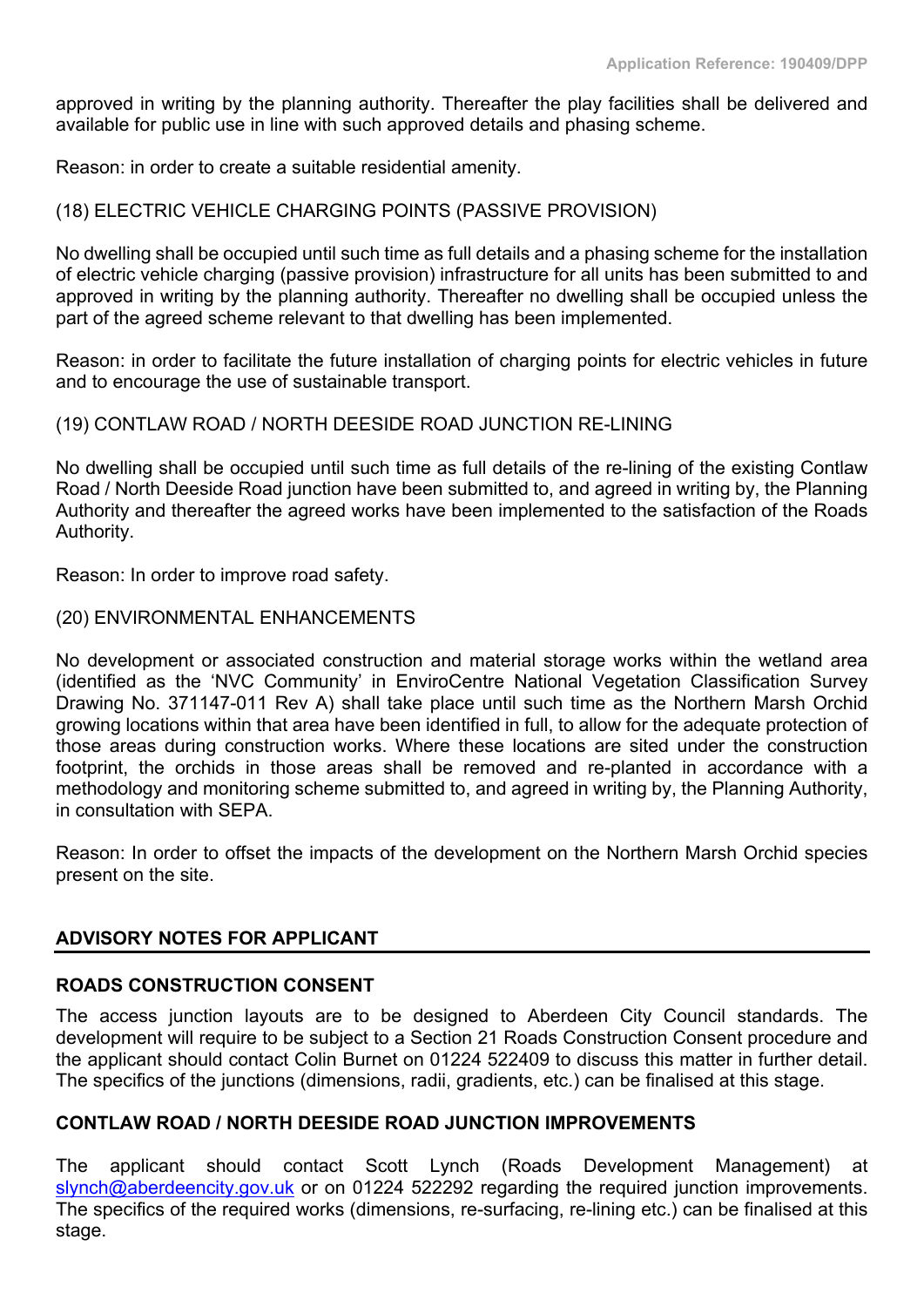## **BIN PROVISION**

#### **Each new property will be provided with:**

- 1 x 180 litre wheeled bin for general waste
- 1 x 240 litre co-mingled recycling bin for recycling
- 1 x 240litre wheeled bin for food and garden waste (kitchen caddy, bioliners and associated information will be provided as well)

#### **The following costs will be charged to the developer:**

 $\epsilon$  Fach 180 or 240 bin costs  $£30,00$  each

#### **General points**

- All the waste containers must be presented only on the collection day and must be removed from the kerbside as soon as possible. No containers should be permanently stored on the kerbside.
- No excess should be stored out with the containment provided. Information for extra waste uplift is available to residents at either www.aberdeencity.gov.uk/wasteaware or by phoning 03000 200 292.
- Further information can be found in the Waste Supplementary Guidance available at: **[https://www.aberdeencity.gov.uk/sites/aberdeen](https://www.aberdeencity.gov.uk/sites/aberdeen-cms/files/7.1.PolicySG.ResourcesForNewDevelopmentTC.P.4.8.9.12.13.pdf)[cms/files/7.1.PolicySG.ResourcesForNewDevelopmentTC.P.4.8.9.12.13.pdf](https://www.aberdeencity.gov.uk/sites/aberdeen-cms/files/7.1.PolicySG.ResourcesForNewDevelopmentTC.P.4.8.9.12.13.pdf)**

Developers must contact Aberdeen City Council a minimum of ONE month before properties will be occupied. Bins MUST be on site prior to residents moving into properties. A Purchase Order should be raised with Aberdeen City Council using the above details and we will provide further guidance for purchasing the bins.

In the final stages of completion, a representative from Aberdeen City Council's Waste team will assess the site to ensure that all of our considerations have been implemented.

Responding Officer: Hannah Lynch Email: [halynch@aberdeencity.gov.uk](mailto:halynch@aberdeencity.gov.uk)

## **NOISE FROM SITE/ GROUND PREPARATION AND CONSTRUCTION WORKS**

In order to protect amenity of the occupants of the neighbouring residences from noise produced as a result of demolition, site/ground preparation works and construction works, the following controls should be applied:

a) such operations should not occur outside the hours of 07:00 to 19:00 Monday to Friday; and

b) such operations should not occur outside the hours of 08:00 to 13:00 on Saturdays so that no noise is audible at the site boundary outwith these times. AND

c) During the accepted times the construction noise affecting existing residential premises is restricted to a maximum of 65db LAeq 12hrs or a suitable alternative maximum LAeq 12hrs established through use of the - the ABC Method as detailed within BS5228 1:2009+A1:2014 annex E.3.2, Example 1 and demonstrated accordingly.

## **CONSTRUCTION PHASE DUST MANAGEMENT**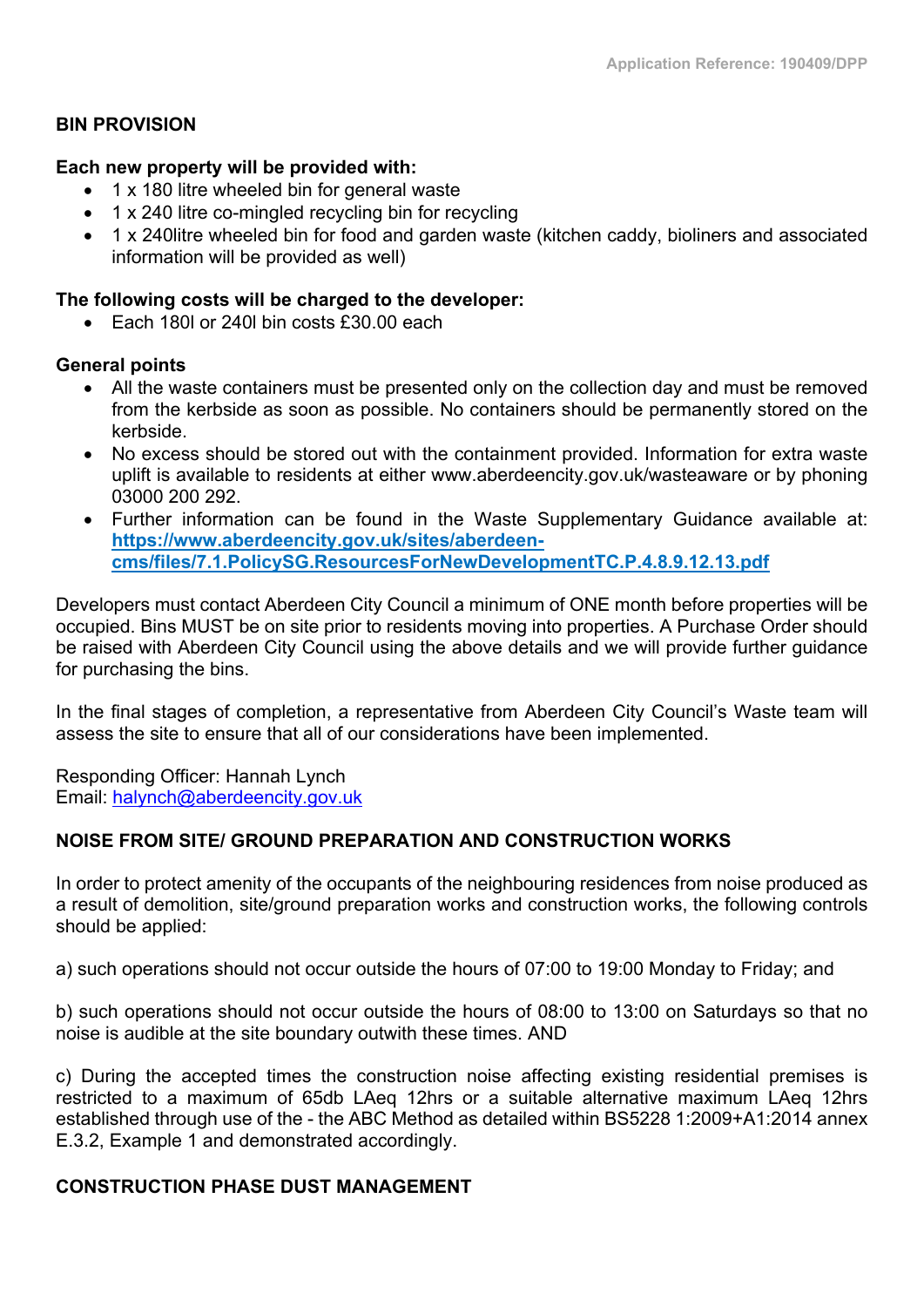An 'Air Quality (Dust) Risk Assessment' by a suitably qualified consultant requires to carried out in line with the IAQM 2014 Guidance entitled Guidance on the Assessment of Dust from Demolition and Construction to predict the likely dust levels and impact on air quality including a determination of its significance.

A Dust Management Plan requires to be produced in line with the aforementioned guidance (based on the outcome of the Dust Risk Assessment) submitted and agreed in writing with the Council's Environmental Health service detailing the necessary dust control measures to be implemented.

## **CONSTRUCTION ENVIRONMENT MANAGEMENT PLAN CONTENT**

It is recommended that the CEMP is submitted at least 2 months prior to the commencement of any works on site; this is to allow the necessary agencies sufficient time to fully review the mitigation proposals to avoid any potential delays to the project moving forward.

SEPA have advised that the detailed Construction Environment Management Plan (CEMP) required by Condition 1 should provide further information or clarity:

- The developer has copy and pasted SEPA guidance and a silt fence installation guide but they will need to demonstrate how they will transpose this guidance into action on their site. It may just be that they want to make it clearer that they are going to follow the SEPA guidance copied into the draft CEMP and state that they are going to follow the silt installation guide they have provided as the draft CEMP does not clearly state this. CEMP needs to be site specific.
- They should provide a list of ALL construction activities that will be undertaken and the sequence of these. Careful project management lowers the potential for erosion and sedimentation problems and helps to protect both the water environment and the final SUDS by reducing risk of contamination during construction phases (e.g. heavy construction should be staged to avoid periods of high rainfall if possible).
- Fuel and chemical storage provisions on site.
- Details of staff training and how environmental responsibilities will be communicated to staff on the ground including sub-contractors (e.g tool box talks).
- There should be an emergency procedures section detailing emergency/incident response procedures/planning and the steps that will be taken in the event of an incident occurring (including the discovery of silty water).
- Following on from the point above, the emergency contact hierarchy information should be included in the same section.
- Provision of spill kits at suitable locations on site should be addressed and details contained within CEMP.
- Adverse Weather Monitoring & Out of Hours Monitoring & Response Planning needs to be included – developer should demonstrate what steps will be taken to ensure protection of the water environment out-with site operational hours, including weekends.
- Are there going to be any wastes generated from the site? There is no mention of any waste considerations in the draft CEMP and I think we should clarify this and details added to the CEMP if necessary.

The requested CEMP should detail all construction activities to be carried out and the sequence of these, include: list of key contacts, wet weather working plan, details of Weekend/Out of Hours Monitoring and Incident Reporting and how this will be dealt with. The applicant should refer to Guidance for Pollution [Prevention](http://www.netregs.org.uk/environmental-topics/pollution-prevention-guidelines-ppgs-and-replacement-series/guidance-for-pollution-prevention-gpps-full-list/) (GPPs) and the recently published Guidance on the [construction](https://www.ciria.org/Resources/Free_publications/Guidance_on_the_construction_of_SuDS_-_C768.aspx) of [SUDS](https://www.ciria.org/Resources/Free_publications/Guidance_on_the_construction_of_SuDS_-_C768.aspx) (CIRIA C768) for further guidance. The CEMP should demonstrate how the proposal complies with the Controlled Activity Regulations (CAR) General Binding Rules (GBR's) 10 and 11,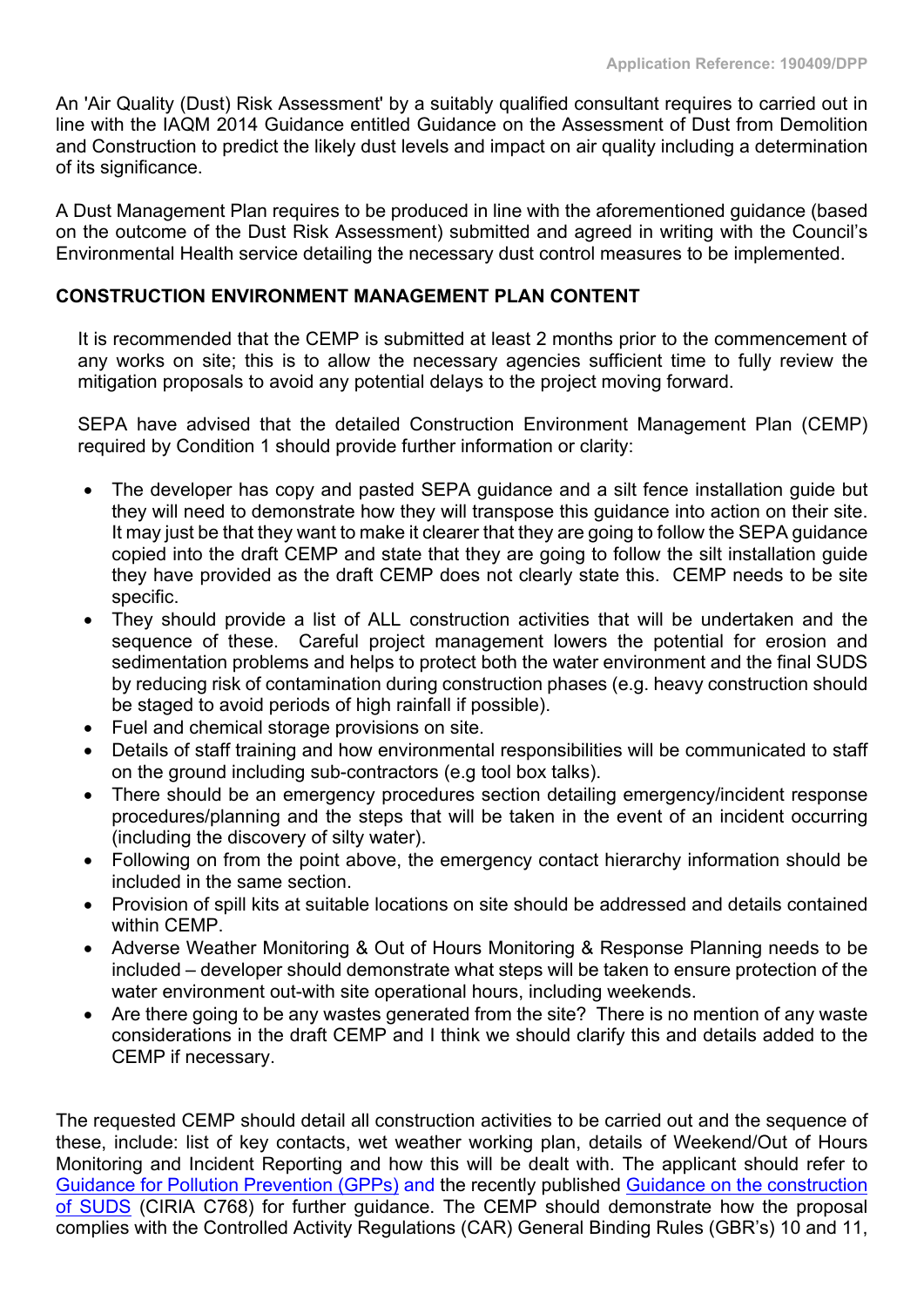refer the CAR [practical](https://www.sepa.org.uk/media/34761/car-practical-guide-v8-final.pdf) guide for further information.

Generally the use of maps and plans can communicate what is proposed better than text so it is encouraged to use plans drawings and photographs wherever possible. This work should be undertaken with input from the contractor.

If you have any queries relating the above, please contact SEPA by telephone on 01224 266604 or e-mail at [planning.aberdeen@sepa.org.uk](mailto:planning.aberdeen@sepa.org.uk)

## **ENVIRONMENTAL ENHANCEMENTS**

SEPA have requested that as there is no on-site opportunity for the applicant to restore and equivalent area of habitat to that being lost, they instead research the potential of a community-led or NGO-led initiative that they can support.

#### **REGULATORY REQUIREMENTS**

- 1.1 Authorisation is required under The Water Environment (Controlled Activities) (Scotland) Regulations 2011 (CAR) to carry out engineering works in or in the vicinity of inland surface waters (other than groundwater) or wetlands. Inland water means all standing or flowing water on the surface of the land (e.g. rivers, lochs, canals, reservoirs). In that regard, further information is required about the gabion structure located to the south west (which looks to be close to the watercourse) to determine if authorisation is required.
- 1.2 Management of surplus peat or soils may require an exemption under The Waste Management Licensing (Scotland) Regulations 2011. Proposed crushing or screening will require a permit under The Pollution Prevention and Control (Scotland) Regulations 2012. Consider if other environmental licences may be required for any installations or processes.
- 1.3 It is not clear at the moment what the total site area is. The drainage assessment states the total area of the site is 3.5 hectares and an email from the Planner states that the site is 4.1 hectares. Other submissions provided appear to state different total area so we need to confirm this for the reasons listed below.
- 1.4 A Controlled Activities Regulations (CAR) construction site licence will be required for management of surface water run-off from a construction site, including access tracks, which:
	- is more than 4 hectares.
	- is in excess of 5km, or
	- includes an area of more than 1 hectare or length of more than 500m on ground with a slope in excess of 25˚

See SEPA's Sector Specific Guidance: Construction Sites [\(WAT-SG-75\)](https://www.sepa.org.uk/media/340359/wat-sg-75.pdf) for details. Site design may be affected by pollution prevention requirements and hence we strongly encourage the applicant to engage in pre-CAR application discussions with a member of the regulatory services team on the details provided below.

- 1.5 Below these thresholds you will need to comply with CAR [General](https://www.sepa.org.uk/media/34761/car-practical-guide-v8-final.pdf) Binding Rule 10 which requires, amongst other things, that all reasonable steps must be taken to ensure that the discharge does not result in pollution of the water environment. The detail of how this is achieved may be required through a planning condition.
- 1.6 Details of regulatory requirements and good practice advice for the applicant can be found on the [Regulations](http://www.sepa.org.uk/regulations/) section of our website. If you are unable to find the advice you need for a